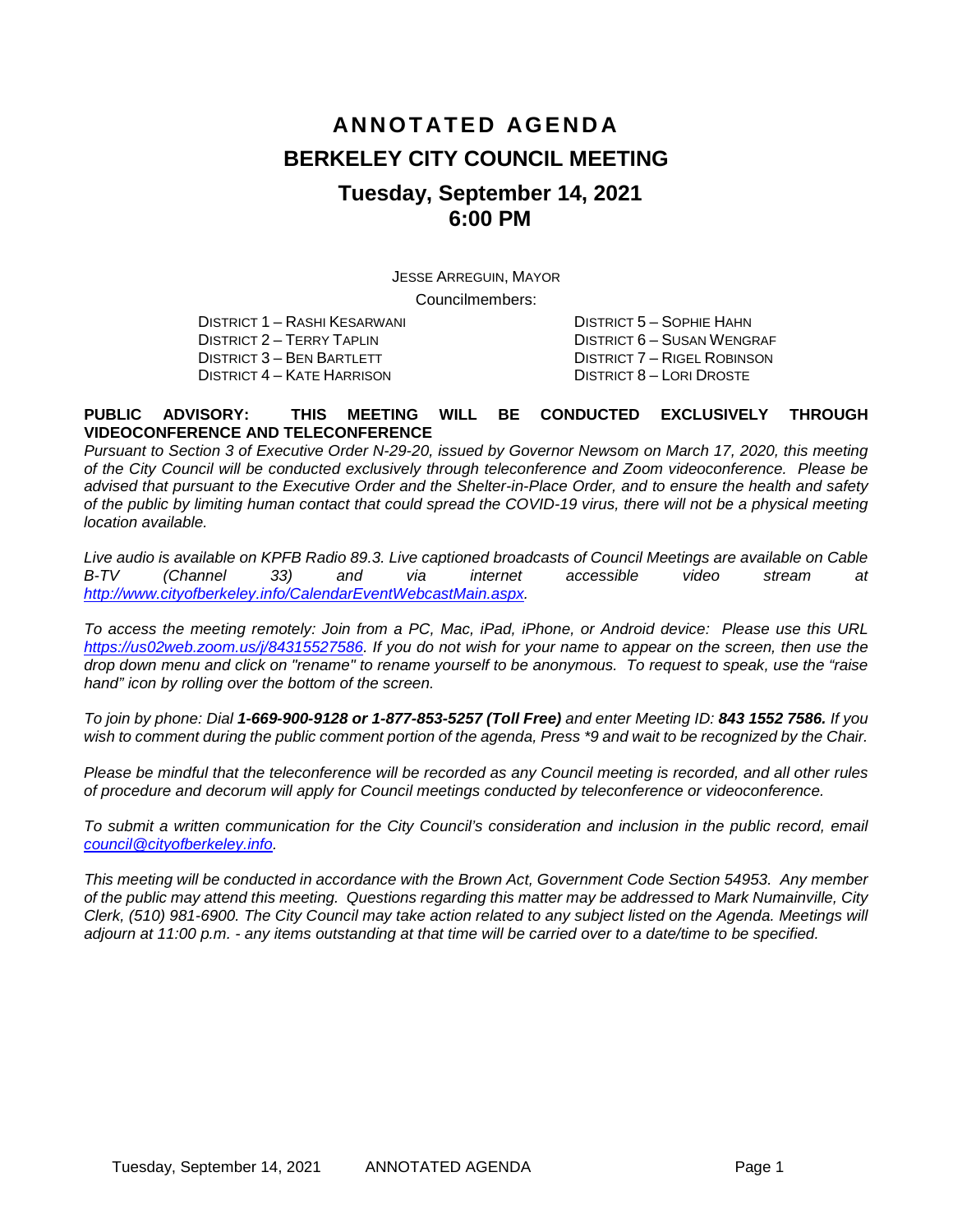# **Preliminary Matters**

# **Report from Closed Session**

On September 14, 2021, the City Council met in closed session pursuant to Government Code section 54956.9(d)(2) and provided direction to outside counsel and approved a stipulated settlement of permanent disability with an award of lifetime future medical care, as to a workers' compensation matter WCAB Case Number: # ADJ13215643.

**Roll Call:** 6:14 p.m.

**Present:** Kesarwani, Taplin, Bartlett, Harrison, Hahn, Wengraf, Robinson, Droste, Arreguin

#### **Absent:** None

#### **Ceremonial Matters:**

- 1. Pledge of Allegiance to the Flag
- 2. Presentation on SB 1383 Implementation from StopWaste
- 3. Adjourned the meeting in memory of Philip Kreycik, Berkeley Resident
- 4. Adjourned the meeting in memory of Vincent Kohler, Berkeley Resident
- 5. Adjourned the meeting in memory of Dorothy Snodgrass, Cultural Artist
- 6. Adjourned the meeting in memory of Carole Schimmerling, Local activist
- 7. Adjourned the meeting in memory of Roy Doolan, Local Attorney

## **City Auditor Comments:**

The City Auditor noted Item 27 from the energy Commission regarding the City Fleet and the Commission's excellent work on the topic. The Auditor also highlighted Item 44 the Audit Plan and noted the planned upcoming audits for FY 2021-2022.

#### **City Manager Comments:** None

**Public Comment on Non-Agenda Matters:** 10 speakers.

**Public Comment on Consent Calendar and Information Items Only:** 25 speakers.

# **Consent Calendar**

**Action:** M/S/C (Arreguin/Robinson) to accept revised materials from the City Manager on Item 35 (Baseline Zoning Ordinance) **Vote:** All Ayes.

**Action:** M/S/C (Arreguin/Robinson) to adopt the Consent Calendar in one motion except as indicated. **Vote:** All Ayes.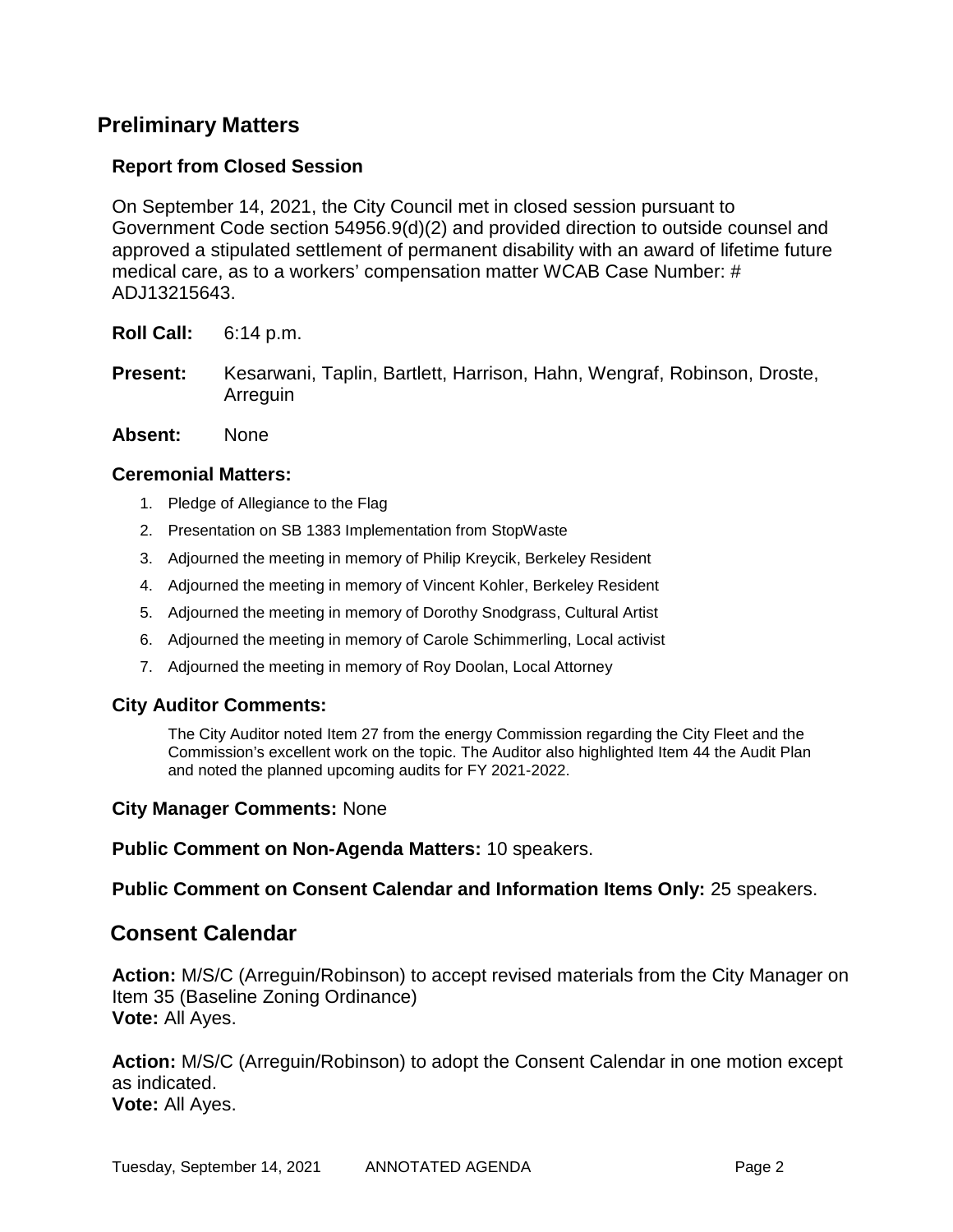**1. Contract: Berkeley Convention and Visitor's Bureau, d.b.a. Visit Berkeley From: City Manager**

**Recommendation:** Adopt a Resolution ratifying the action taken by the City Manager during recess to execute a sole source contract and any amendments with the Berkeley Convention and Visitors' Bureau, d.b.a. Visit Berkeley, to distribute onetwelfth of annual Berkeley Transient Occupancy Tax funds to support tourism marketing and promotion for the period from July 1, 2020 through June 30, 2023 for a not to exceed amount of \$700,000.

**Financial Implications:** Transient Occupancy Tax Fund - \$700,000 Contact: Eleanor Hollander, Economic Development, (510) 981-7530 **Action:** Adopted Resolution No. 70,000–N.S.

#### **2. Contract No. 32000240 Amendment: Berkeley Unified School District for Mental Health Services Act-Funded Programs From: City Manager**

**Recommendation:** Adopt a Resolution ratifying the action taken by the City Manager during recess to execute an amendment to Contract No. 32000240 with Berkeley Unified School District (BUSD) to provide Mental Health Services Act (MHSA) funded programs in local schools through June 30, 2022 increasing the contract by \$245,000 for a new total not to exceed amount of \$637,778. **Financial Implications:** Mental Health Services Act Fund - \$245,000 Contact: Lisa Warhuus, Health, Housing, and Community Services, (510) 981-5400 **Action:** Adopted Resolution No. 70,001–N.S.

# **3. Revenue Grant Contract: Fiscal Year 2021-22 Alcoholic Beverage Control Grant From: City Manager**

**Recommendation:** Adopt a Resolution ratifying the action taken by the City Manager during recess to execute a grant contract and any subsequent amendments with the State of California Department of Alcoholic Beverage Control (ABC) in the amount of \$72,440 for one fiscal year, July 1, 2021 through June 30, 2022.

**Financial Implications:** \$72,440 in revenue Contact: Jennifer Louis, Police, (510) 981-5900 **Action:** Adopted Resolution No. 70,002–N.S.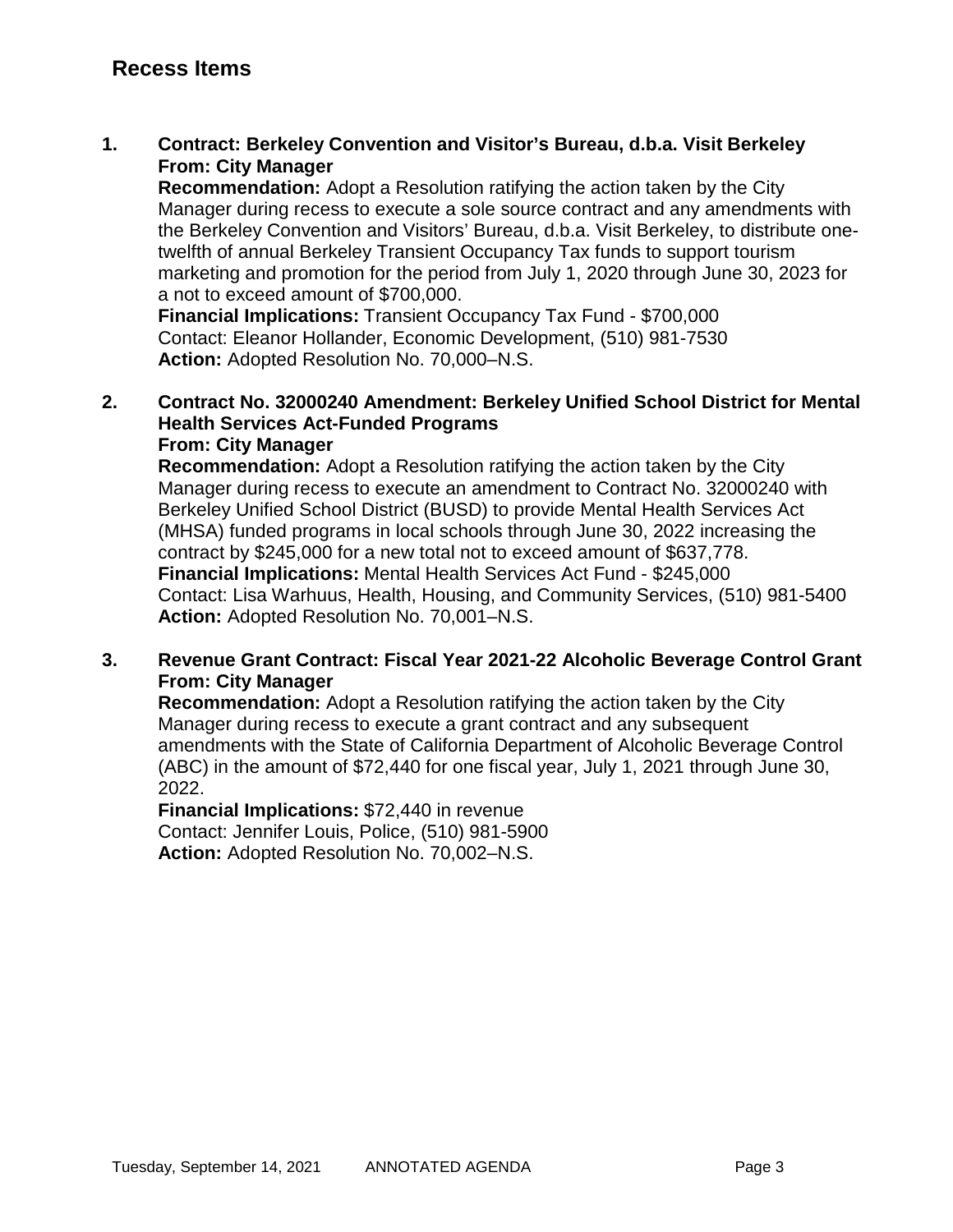# **Recess Items**

### **4. Contract: ERA Construction, Inc. for 1322 Glendale Avenue Retaining Wall Project**

## **From: City Manager**

**Recommendation:** Adopt a Resolution ratifying the action taken by the City Manager during recess to approve plans and specifications for the 1322 Glendale Avenue Retaining Wall Project, Specification No. 21-11448-C; accept the bid of ERA Construction, Inc. as the lowest responsive and responsible bidder; and execute a contract and any amendments, extensions or other change orders until completion of the project, in accordance with the approved plans and specifications in an amount not to exceed \$1,038,103, which includes a 10% contingency for unforeseen circumstances.

**Financial Implications:** Various Funds - \$1,038,103 Contact: Liam Garland, Public Works, (510) 981-6300 **Action:** Adopted Resolution No. 70,003–N.S.

#### **5. Contracts: TBWBH Props and Measures and V.W. Housen & Associates for Vision 2050 Implementation Services From: City Manager**

**Recommendation:** Adopt two Resolutions ratifying the action taken by the City Manager during recess to execute contracts with:

1. TBWBH Props and Measures for one year in an amount not to exceed \$175,000; and

2. V.W. Housen & Associates for one year in an amount not to exceed \$175,000, for Vision 2050 Implementation Services.

**Financial Implications:** General Fund - \$350,000

Contact: Liam Garland, Public Works, (510) 981-6300

**Action:** Adopted Resolution No. 70,004–N.S. (TBWBH) and Resolution No. 70,005– N.S. (V.W. Housen).

## **6. Contract: Elavon for Recreation Online Registration Payment Processing From: City Manager**

**Recommendation:** Adopt a Resolution ratifying the action taken by the City Manager during recess, authorizing the City Manager to execute a contract with Elavon for online credit card payment processing transaction services for the Recreation Division's online registration system, for an amount not to exceed \$220,000 for the term commencing on or about September 1, 2021 through May 31, 2023.

**Financial Implications:** Various Funds - \$220,000 Contact: Scott Ferris, Parks, Recreation and Waterfront, (510) 981-6700 **Action:** Adopted Resolution No. 70,006–N.S.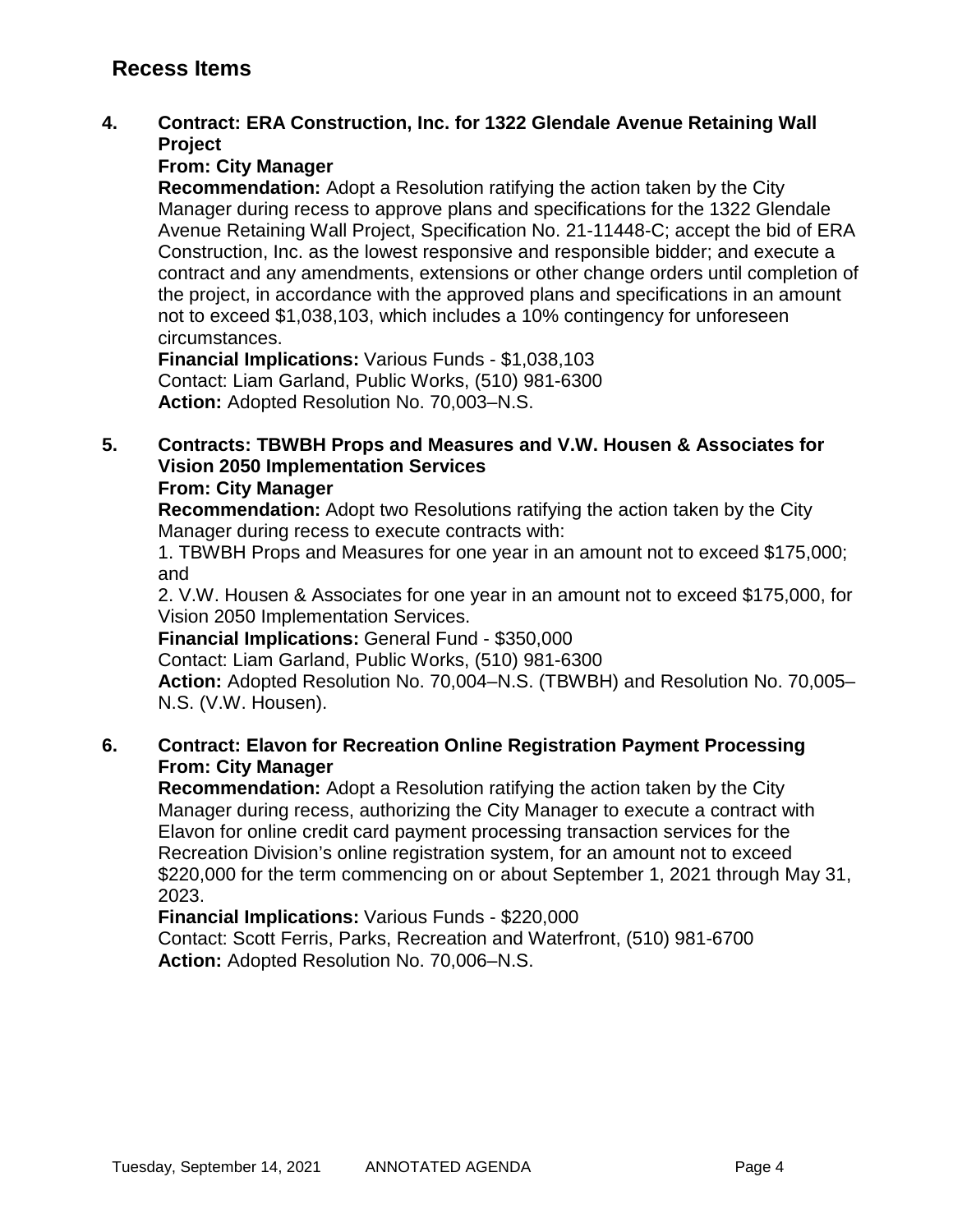# **Consent Calendar**

**7. Resolution Reviewing and Ratifying the Proclamation of Local Emergency Due to the Spread of a Severe Acute Respiratory Illness Caused by a Novel (New) Coronavirus (COVID-19) and Determining the Immediate Need for and Adopting a City Employee Vaccination Policy**

## **From: City Manager**

**Recommendation:** Adopt a Resolution reviewing the need for continuing the local emergency due to the spread of a severe acute respiratory illness caused by a novel (new) coronavirus (COVID-19) and ratifying the Proclamation of Local Emergency issued by the Director of Emergency Services on March 3, 2020, initially ratified by the City Council on March 10, 2020, and subsequently reviewed and ratified by the Council on April 21, 2020, June 16, 2020, July 28, 2020, September 22, 2020, November 17, 2020, December 15, 2020, February 9, 2021, March 30, 2021, May 25, 2021, and July 20, 2021, and reviewing the need to adopt an employee vaccination policy immediately and ratifying adoption of such policy in advance of completion of the meet-and-confer process regarding the policy's potential bargainable impacts pursuant to Government Code section 3504.5 **Financial Implications:** See report

Contact: Farimah Brown, City Attorney, (510) 981-6950, Dee Williams-Ridley, City Manager, (510) 981-7000

**Action:** Adopted Resolution No. 70,007–N.S. as revised Supplemental Communications Packet #2 from the City Attorney.

# **8. Establish 2022 City Council Meeting Schedule From: City Manager**

**Recommendation:** Adopt a Resolution establishing the City Council regular meeting schedule for 2022, with starting times of 6:00 p.m.

## **Financial Implications:** None

Contact: Mark Numainville, City Clerk, (510) 981-6900 **Action:** Adopted Resolution No. 70,008–N.S.

# **9. Minutes for Approval**

## **From: City Manager**

**Recommendation:** Approve the minutes for the council meetings of July 1, 2021 (closed), July 13, 2021 (closed and regular), July 14, 2021 (closed), July 20, 2021 (special-4pm and special-6pm), July 27, 2021 (closed, special and regular) and July 29, 2021 (special).

## **Financial Implications:** None

Contact: Mark Numainville, City Clerk, (510) 981-6900 **Action:** Approved minutes as submitted.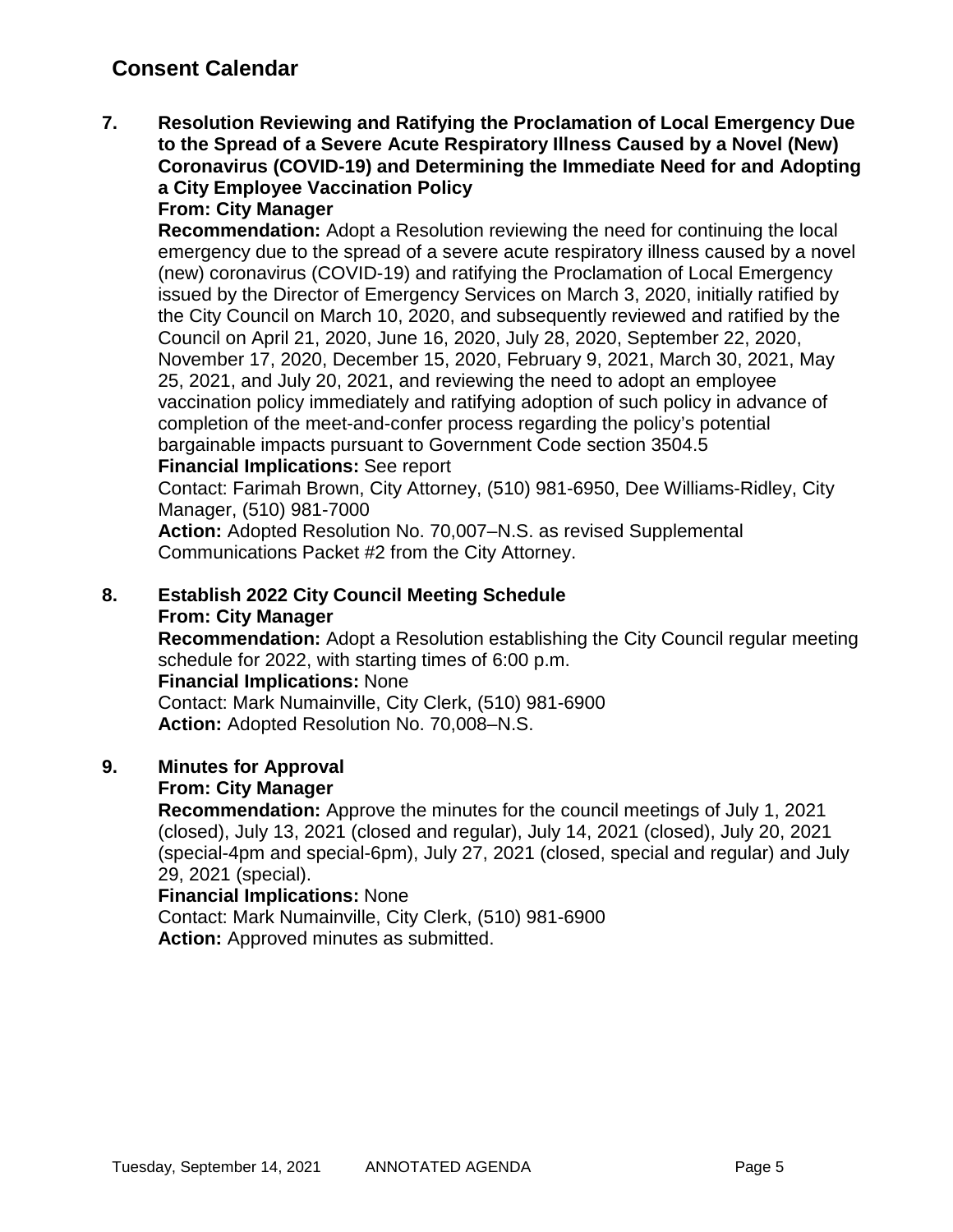# **Consent Calendar**

## **10. Contract No. 108410-1 Amendment: Paw Fund for Spay and Neuter Services From: City Manager**

**Recommendation:** Adopt a Resolution authorizing the City Manager or her designee to execute an amendment to Contract No. 108410-1 with Paw Fund to provide no cost spay and neuter surgeries to eligible pet owners, to increase the amount by \$9,812 for a total contract amount not to exceed \$116,966 and subject to the City's annual appropriation process, and to extend the contract through September 14, 2022.

**Financial Implications:** General Fund - \$9,812 Contact: Paul Buddenhagen, City Manager's Office, (510) 981-7000 **Action:** Adopted Resolution No. 70,009–N.S.

**11. Adopt a Resolution Authorizing MuniServices, LLC to Examine the Local Sales or Transactions and Use Tax Records on Behalf of the City of Berkeley From: City Manager**

**Recommendation:** Adopt a Resolution authorizing MuniServices, LLC to perform examination of the local sales or transactions and use tax records. MuniServices provides City of Berkeley sales tax audit services which includes examination of the Local Sales or Transactions and Use Tax records pertaining to the Bradley-Burns Local Sales and Use Tax Law which is part of the Revenue and Taxation Code in California.

**Financial Implications:** See report Contact: Henry Oyekanmi, Finance, (510) 981-7300 **Action:** Adopted Resolution No. 70,010–N.S.

**12. Formal Bid Solicitations and Request for Proposals Scheduled for Possible Issuance After Council Approval on September 14, 2021 From: City Manager**

**Recommendation:** Approve the request for proposals or invitation for bids (attached to staff report) that will be, or are planned to be, issued upon final approval by the requesting department or division. All contracts over the City Manager's threshold will be returned to Council for final approval.

**Financial Implications:** Various Funds - \$4,075,000 Contact: Henry Oyekanmi, Finance, (510) 981-7300 **Action:** Approved recommendation.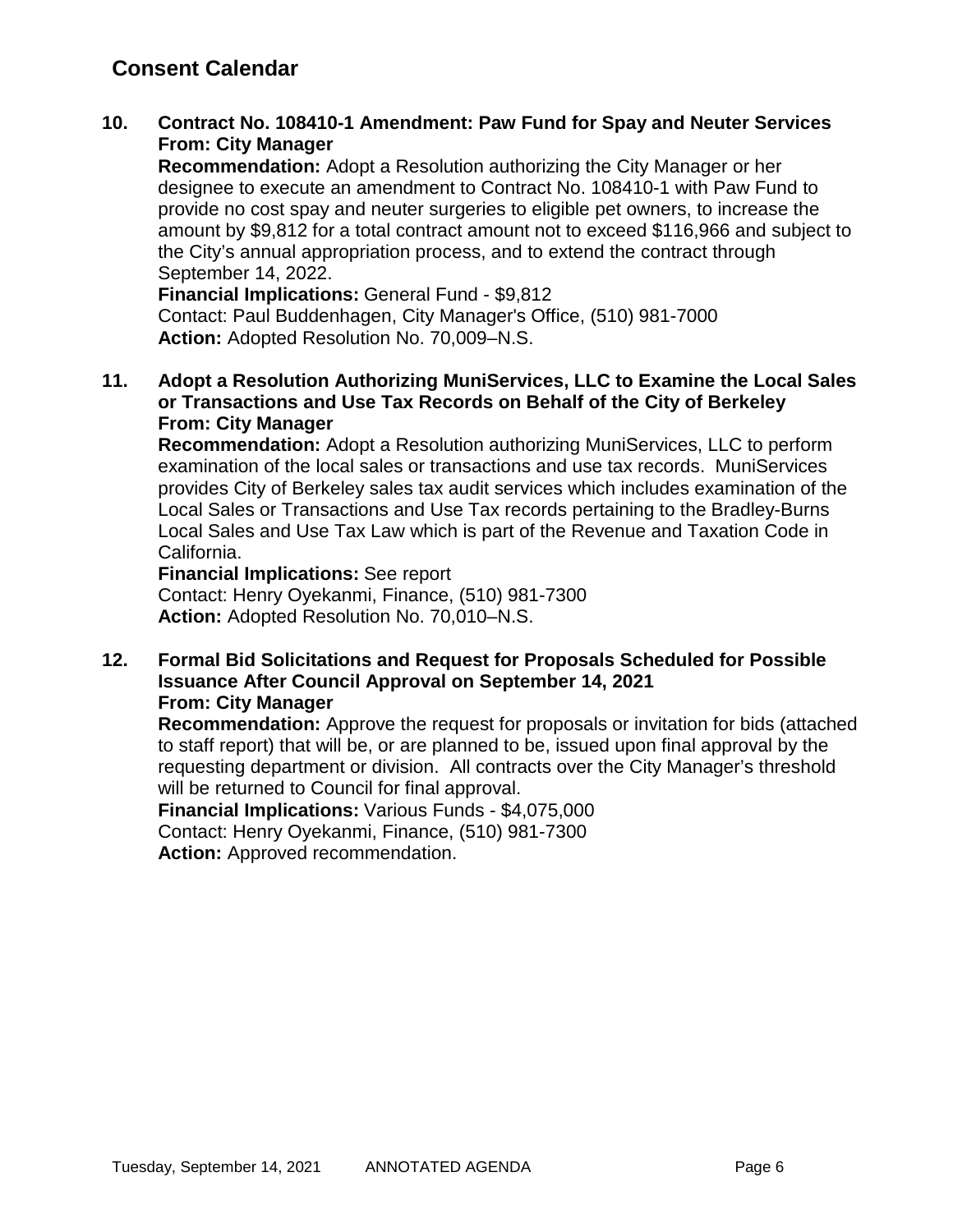# **13. Amendments to Berkeley Municipal Code Section 19.44.020 (Housing Advisory Commission)**

# **From: City Manager**

**Recommendation:** Adopt first reading of an Ordinance amending Berkeley Municipal Code Chapter 19.44.020 to include oversight of Measure O bond-funded housing initiatives as established by Resolution No. 68,703-N.S. and future voterapproved bonds and measures dedicated to affordable housing.

#### **Financial Implications:** See report

Contact: Lisa Warhuus, Health, Housing, and Community Services, (510) 981-5400 **Action:** Adopted first reading of Ordinance No. 7,782–N.S. Second reading scheduled for September 28, 2021.

# **14. Contract No. 10209E Amendment: Bay Area Hearing Voices Network From: City Manager**

**Recommendation:** Adopt a Resolution authorizing the City Manager or her designee to amend Contract No. 10209 with Bay Area Hearing Voices Network for hearing voices support groups for adults and youth who hear voices and have visions, to increase the amount by \$34,736 for a total contract amount not to exceed \$137,914, and to extend the contract through June 30, 2022.

**Financial Implications:** Mental Health Services Act Fund - \$34,736 Contact: Lisa Warhuus, Health, Housing, and Community Services, (510) 981-5400 **Action:** Adopted Resolution No. 70,011–N.S.

# **15. Mental Health Services Act Fiscal Year 2021-2022 Annual Update From: City Manager**

**Recommendation:** Adopt a Resolution approving the Mental Health Services Act Fiscal Year 2021-2022 Annual Update, which provides information on current and proposed uses of funds for mental health programming, and forwarding the Update to appropriate state officials.

## **Financial Implications:** See report

Contact: Lisa Warhuus, Health, Housing, and Community Services, (510) 981-5400 **Action:** Adopted Resolution No. 70,012–N.S.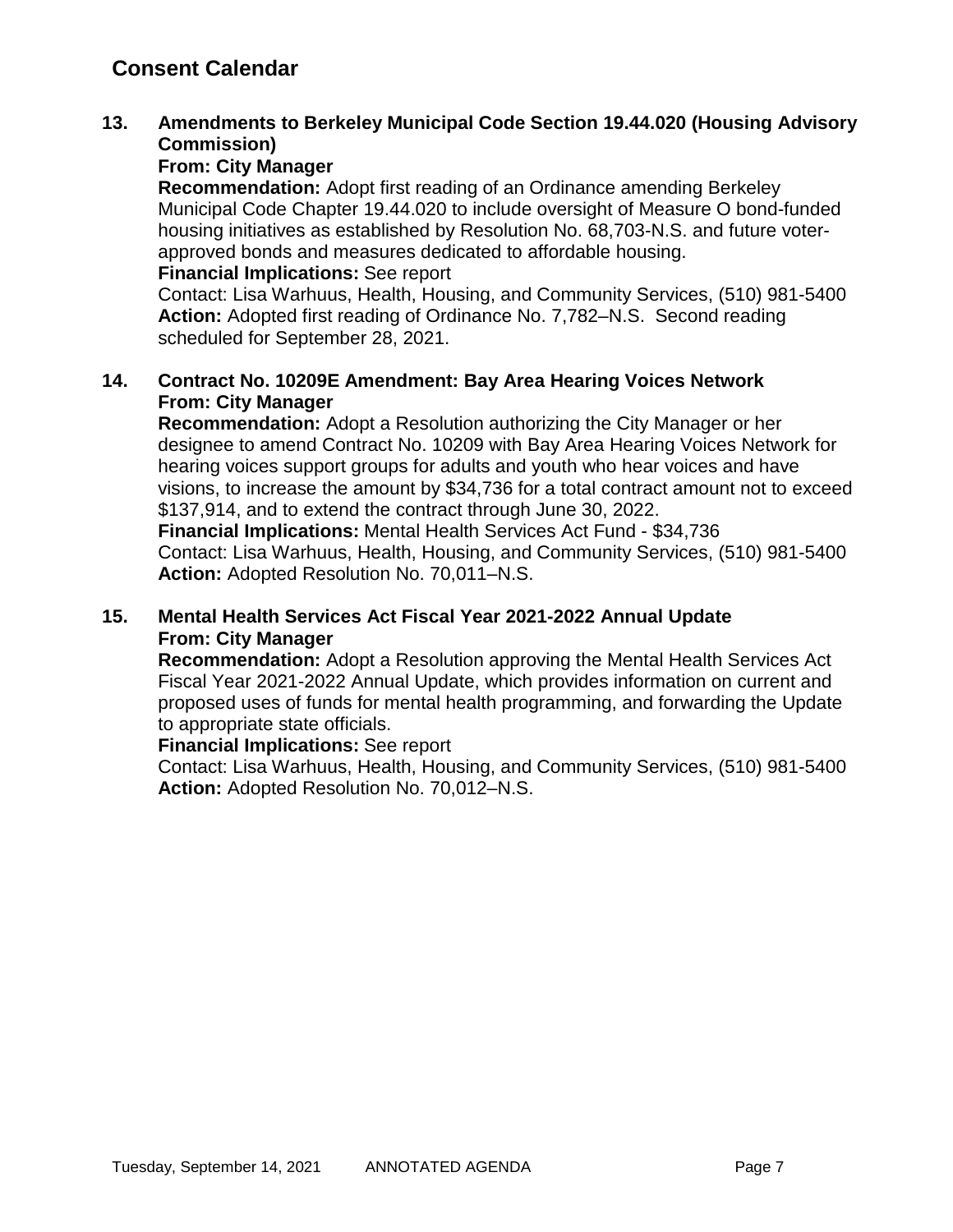# **16. Revenue Contract: Department of Health Care Services Performance Contract for City of Berkeley**

# **From: City Manager**

**Recommendation:** Adopt a Resolution authorizing the City Manager or her designee to execute a contract and any amendments with the California Department of Health Care Services (DHCS) from July 1, 2021 through June 30, 2024, for the Mental Health Services Act (MHSA), Lanterman-Petris-Short (LPS) Act, Projects for Assistance in Transition from Homelessness (PATH), Community Mental Health Services Block Grant (MHBG), and Crisis Counseling Assistance and Training Program (CCP) programs and county provision of community mental health services pursuant to the Bronzan-McCorquodale Act. For the purposes of this contract, DHCS considers the City of Berkeley a small County.

**Financial Implications:** Approximately \$26,035,194 (revenue) Contact: Lisa Warhuus, Health, Housing, and Community Services, (510) 981-5400 **Action:** Adopted Resolution No. 70,013–N.S.

# **17. Revenue Contracts: FY 2022 Aging Services Programs From: City Manager**

**Recommendation:** Adopt five Resolutions authorizing the City Manager or her designee to execute any resultant revenue agreements and amendments with Alameda County to provide congregate and home-delivered meals, family caregiver support, senior center activities, and information and assistance services to seniors for the following programs for Fiscal Year 2022:

- 1. Congregate Meals in the amount of \$47,000;
- 2. Home Delivered Meals in the amount of \$57,527;
- 3. Family Caregiver Support Program in the amount of \$41,195;
- 4. Senior Center Activities in the amount of \$28,350; and
- 5. Information and Assistance Services in the amount of \$61,500.

## **Financial Implications:** See report

Contact: Lisa Warhuus, Health, Housing, and Community Services, (510) 981-5400 **Action:** Adopted Resolution No. 70,014–N.S. (Congregate), Resolution No. 70,015– N.S. (Home), Resolution No. 70,016–N.S. (Family), Resolution No. 70,017–N.S. (Senior), and Resolution No. 70,018–N.S. (Information), including revisions in Supplemental Communications Packet #2 from HHCS.

## **18. Classification and Salary Range: Communications Specialist From: City Manager**

**Recommendation:** Adopt a Resolution amending Resolution No. 69,998-N.S. Classification and Salary Resolution for Unrepresented Manual to add to Unit Z-2 (Confidential Professional Employees) the classification Communications Specialist with an hourly salary range of \$47.33 - \$56.18 effective September 14, 2021. **Financial Implications:** See report

Contact: LaTanya Bellow, Human Resources, (510) 981-6800 **Action:** Adopted Resolution No. 70,019–N.S.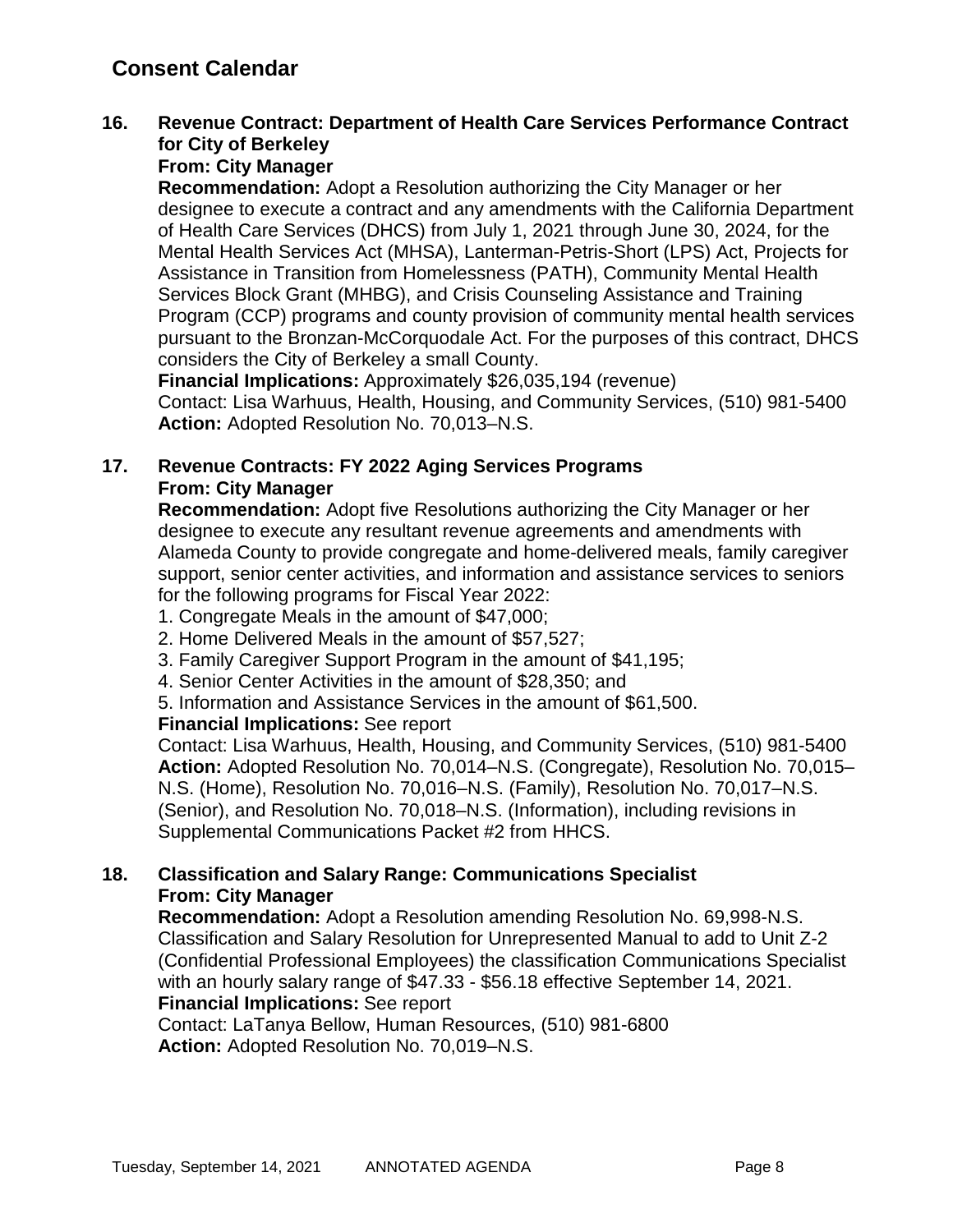**19. Contract 104583-1 Amendment: Government Finance Officers Association for System Design Document Review to Support Enterprise Resource Planning Implementation**

# **From: City Manager**

**Recommendation:** Adopt a Resolution authorizing the City Manager to execute a contract amendment with the Government Finance Officers Association for business process review services, increasing the amount by \$40,000 for a total contract value not to exceed \$194,285 from March 16, 2015 to December 30, 2021. **Financial Implications:** FUND\$ Replacement Fund - \$40,000 Contact: Savita Chaudhary, Information Technology, (510) 981-6500 **Action:** Adopted Resolution No. 70,020–N.S.

# **20. Contract No. 32100060 Amendment: RevolutionCyber, LLC for Professional Services**

## **From: City Manager**

**Recommendation:** Adopt a Resolution authorizing the City Manager to amend Contract No. 32100060 with RevolutionCyber, LLC for additional professional services for the implementation of the City's Data Safety program, for an amount not to exceed \$19,250 and a total contract value not to exceed \$121,275 from November 13, 2020 through June 30, 2022.

**Financial Implications:** General Fund - \$19,250 Contact: Savita Chaudhary, Information Technology, (510) 981-6500 **Action:** Adopted Resolution No. 70,021–N.S.

# **21. Contract No. 10785 Amendment: West Coast Arborist, Inc. for Tree Removal and Pruning Service**

## **From: City Manager**

**Recommendation:** Adopt a Resolution authorizing the City Manager to amend contract No. 10785 with West Coast Arborist, Inc. for tree removal and pruning service by increasing the contract amount by \$250,000 for a not-to-exceed amount of \$1,190,000 and extending the term to November 24, 2023. **Financial Implications:** Parks Tax Fund - \$250,000 Contact: Scott Ferris, Parks, Recreation and Waterfront, (510) 981-6700 **Action:** Adopted Resolution No. 70,022–N.S.

# **22. Contract No. 31900137 Amendment: ELS Architecture and Urban Design for On-Call Architectural Services**

# **From: City Manager**

**Recommendation:** Adopt a Resolution authorizing the City Manager to execute an amendment to Contract No. 31900137 for on-call architectural services with ELS Architecture and Urban Design by increasing the contract amount by \$900,000 for a total not-to-exceed amount of \$2,600,000.

## **Financial Implications:** Measure T1 Fund - \$900,000

Contact: Scott Ferris, Parks, Recreation and Waterfront, (510) 981-6700 **Action:** Adopted Resolution No. 70,023–N.S.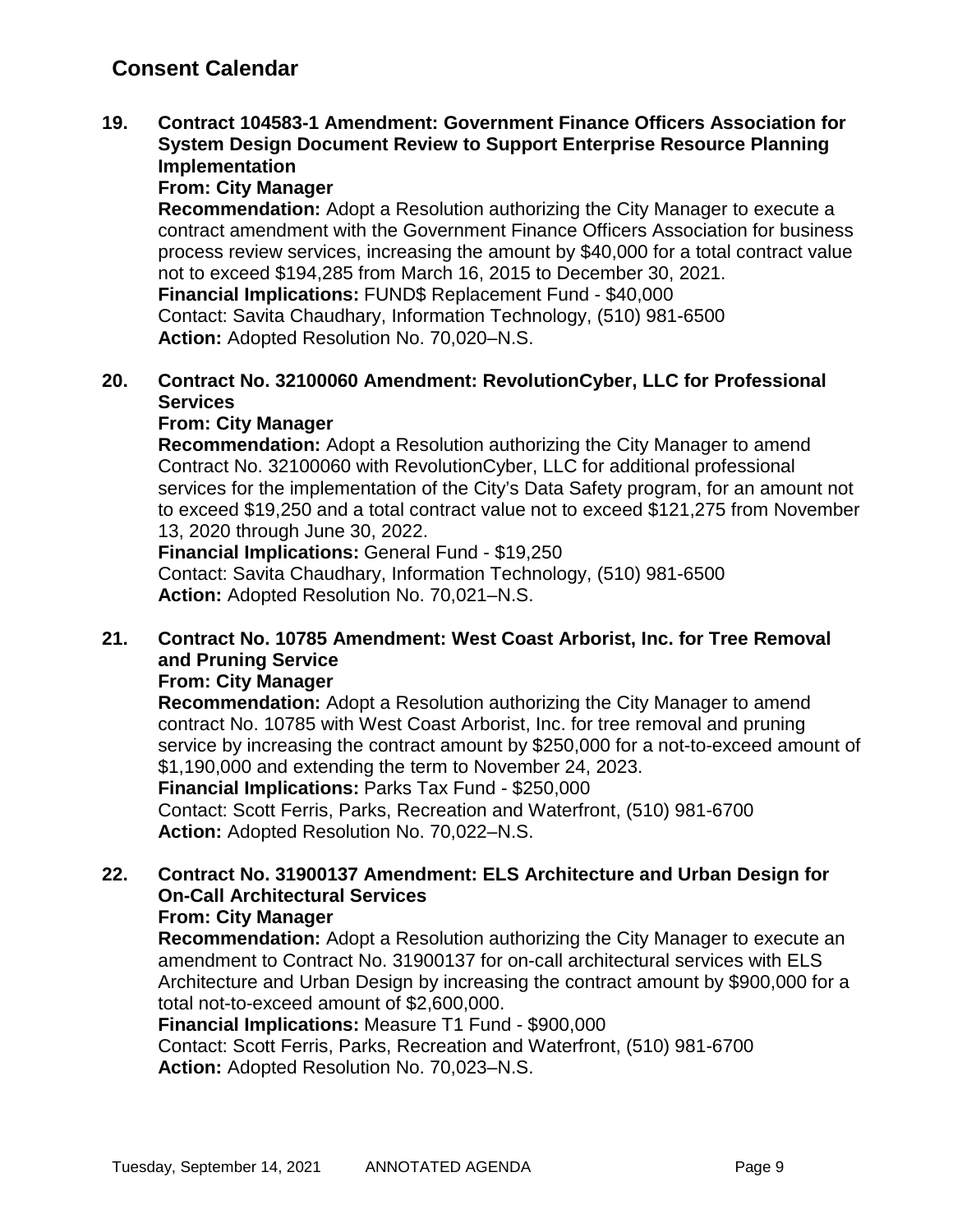# **23. Contract No. 31900202 Amendment: Bay Area Tree Specialists for As-needed Tree Services**

# **From: City Manager**

**Recommendation:** Adopt a Resolution authorizing the City Manager to amend contract No. 31900202 with Bay Area Tree Specialists for as-needed tree services, increasing the amount by \$300,000 for a total contract amount not-to-exceed \$800,000 and extend the term to May 28, 2023. **Financial Implications:** Various Funds - \$300,000

Contact: Scott Ferris, Parks, Recreation and Waterfront, (510) 981-6700 **Action:** Adopted Resolution No. 70,024–N.S.

# **24. Contract No. 31900218 Amendment: West Coast Arborists, Inc. for As-needed Tree Services**

# **From: City Manager**

**Recommendation:** Adopt a Resolution authorizing the City Manager to amend contract No. 31900218 with West Coast Arborists Inc. for as-needed tree services, increasing the amount by \$300,000 for a total-amount-not to exceed amount of \$500,000 and extend the term to May 28, 2023.

**Financial Implications:** Various Funds - \$300,000

Contact: Scott Ferris, Parks, Recreation and Waterfront, (510) 981-6700 **Action:** Adopted Resolution No. 70,025–N.S.

# **25. Purchase Orders Extension: Diesel Direct West, Inc. for Fuel for City Vehicles and Equipment**

## **From: City Manager**

**Recommendation:** Adopt a Resolution authorizing the City Manager to amend the multi-year purchase orders with Diesel Direct West, Inc. for fuel for City vehicles and equipment, increasing the combined amount by \$1,400,000 for a total amount not to exceed \$8,844,000, and extending the term through June 30, 2022 or until authorized funds are exhausted.

**Financial Implications:** Various Funds - \$1,400,000 Contact: Liam Garland, Public Works, (510) 981-6300 **Action:** Adopted Resolution No. 70,026–N.S.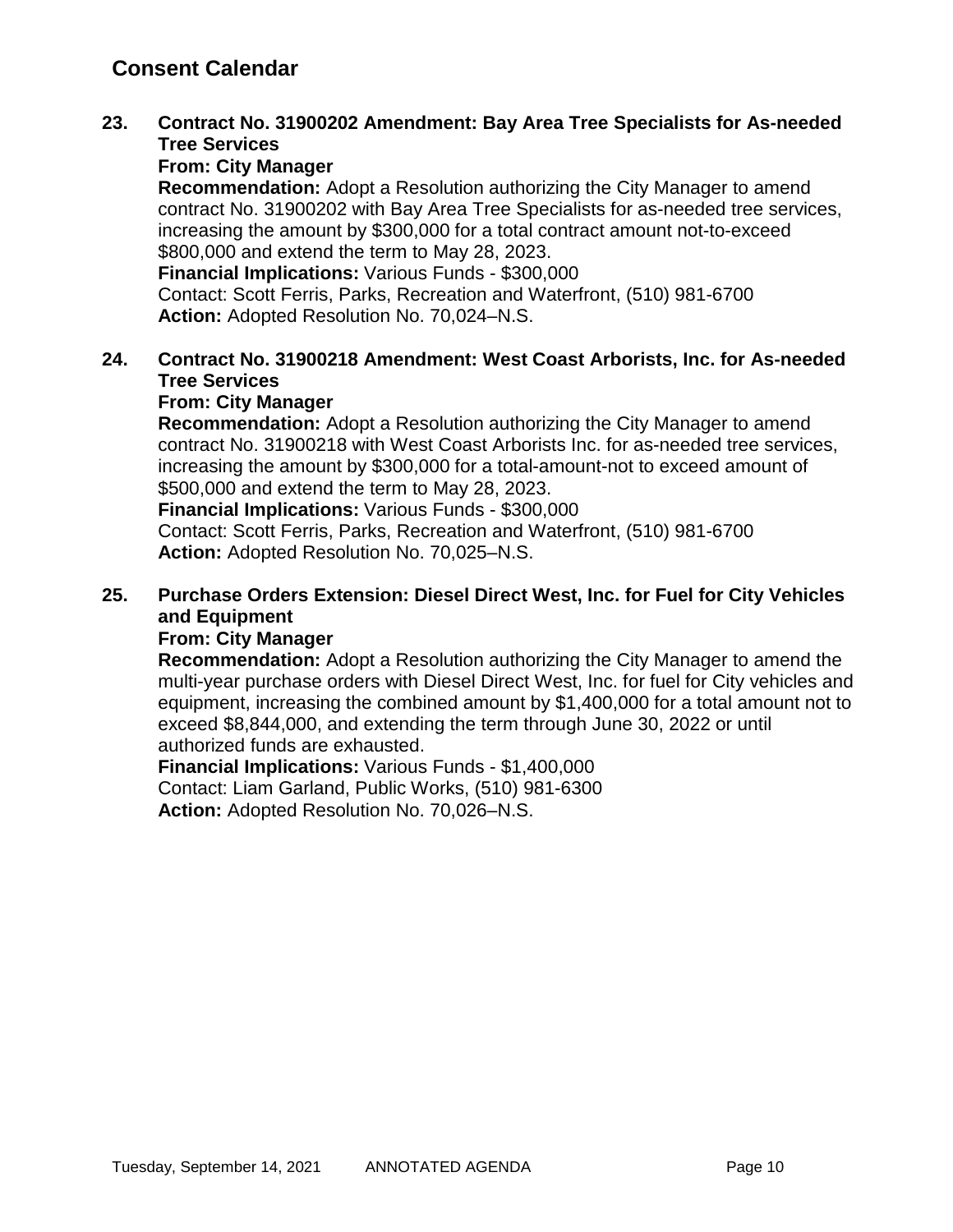# **Consent Calendar**

# **26. Transfer of Two Property Parcels to the State of California for the Ashby-San Pablo Intersection Improvements Project**

### **From: City Manager**

**Recommendation:** Adopt first reading of an Ordinance authorizing the City Manager to execute the attached Grant Deed for Parcel No. 63719 and Quitclaim Deed for easement on Parcel No. 63720-1 with the State of California, Department of Transportation ("Caltrans") and any associated documents as necessary for the transfer of the property interests in these two parcels of property to Caltrans, for the Ashby-San Pablo Intersection Improvements Project ("Project"), Specification No. 18-11182-C.

**Financial Implications:** See report

Contact: Liam Garland, Public Works, (510) 981-6300 **Action:** Adopted first reading of Ordinance No. 7,783–N.S. Second reading scheduled for September 28, 2021.

# **27. Recommendations for Fleet Electrification Policy and Financing From: Energy Commission**

**Recommendation:** Refer to the City Manager to update the Municipal Fleet Electrification Assessment and electric vehicle (EV) charging funding priorities to respond to the City Auditor's Report "Fleet Replacement Fund Short Millions" and to align with the objectives stated in the City's Electric Mobility Roadmap to Prioritize Municipal Fleet Modal Shift to Electric Bicycles and Other Forms of Zero-Emissions Mobility Where Feasible.

#### **Financial Implications:** See report

Contact: Billi Romain, Commission Secretary, (510) 981-7400 **Action:** Adopted recommendation.

## **28. Letter of Support for SB-459 Political Reform Act of 1974: Lobbying From: Open Government Commission**

**Recommendation:** Send a letter of support to Senator Nancy Skinner in support of SB-459 Political Reform Act of 1974: Lobbying. **Financial Implications:** None

Contact: Sam Harvey, Commission Secretary, (510) 981-6950 **Action:** Adopted recommendation.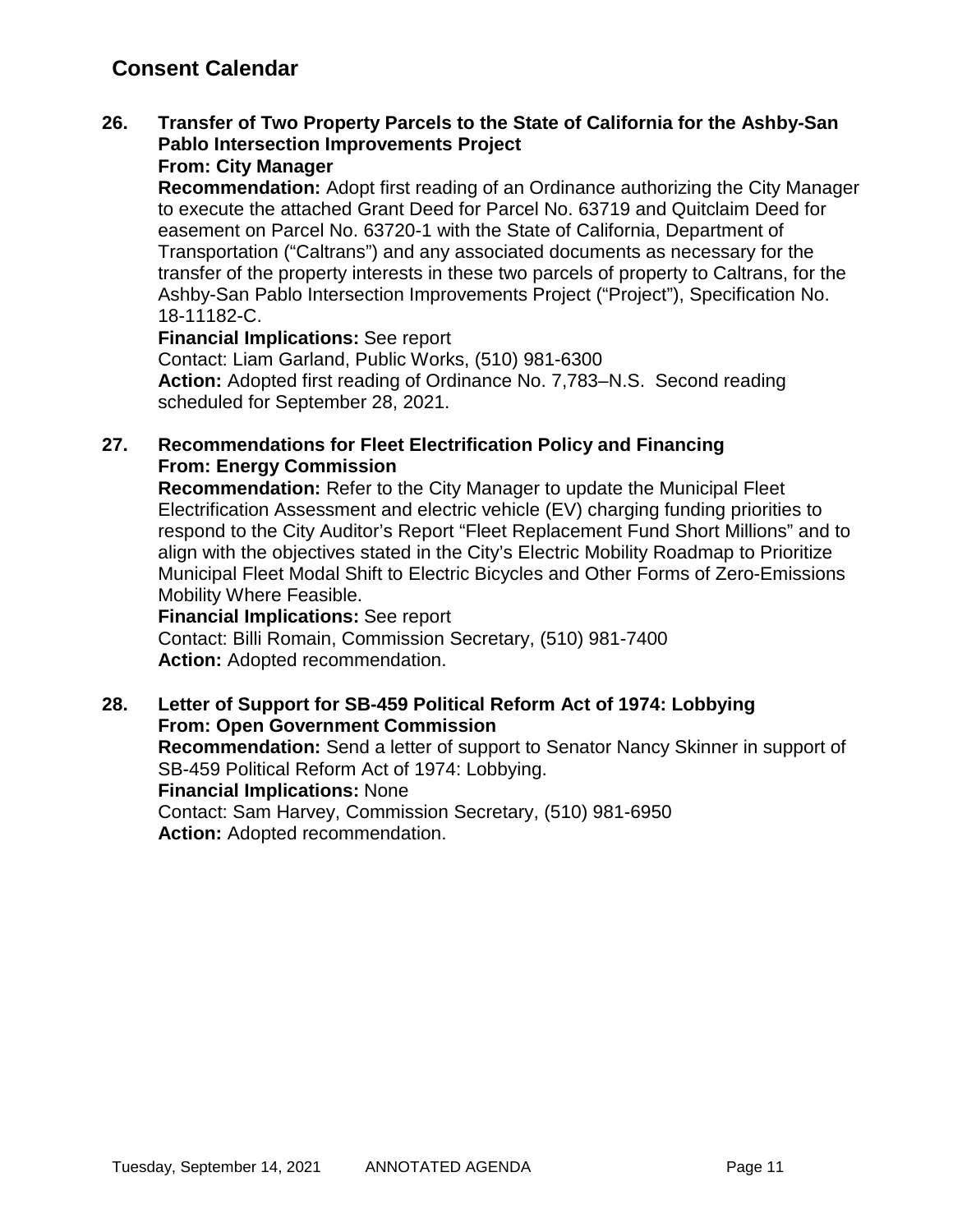# **Consent Calendar**

# **29. Referral Response: Recommendation to Retain Current Structure of Zero Waste Commission**

## **From: Zero Waste Commission**

**Recommendation:** The Zero Waste Commission recommends that its current structure remain intact, and with an updated charter that reflects historic goals, and both current and future developments in the City of Berkeley's Zero Waste programs, facilities, services, policies, and state- and county-imposed mandates.

#### **Financial Implications:** See report

Contact: Heidi Obermeit, Commission Secretary, (510) 981-6300

**Action:** To take no action on the Commission recommendation pursuant to Council's previous direction on June 15, 2021.

**Vote:** Ayes – Kesarwani, Taplin, Bartlett, Wengraf, Robinson, Droste, Arreguin; Noes – Harrison, Hahn.

# **30. 2022 UC Berkeley Chicanx Latinx Legacy Event From: Mayor Arreguin (Author)**

**Recommendation:** Adopt a Resolution approving the expenditure of an amount not to exceed \$1,000 per Councilmember including \$1,000 from Mayor Arreguin, to the UC Berkeley Chicanx Latinx Alumni Association, the fiscal sponsor of the 2022 UC Berkeley Chicanx Latinx Legacy Events, with funds relinquished to the City's general fund for this purpose from the discretionary Council Office Budgets of Mayor Arreguin and any other Councilmembers who would like to contribute.

**Financial Implications:** Mayor's Discretionary Funds - \$1,000

Contact: Jesse Arreguin, Mayor, (510) 981-7100

**Action:** Adopted Resolution No. 70,027–N.S. amended to include contributions from the following Councilmembers up to the amounts listed: Councilmember Bartlett \$250; Councilmember Hahn - \$200; Councilmember Harrison - \$200.

# **31. Annual Appropriations Ordinance (AAO) Referral: Supply Bank From: Mayor Arreguin (Author)**

**Recommendation:** Refer to the November 2021 Annual Appropriations Ordinance process \$25,000 for Supply Bank to support their services in providing essential school supplies to Berkeley families.

**Financial Implications:** \$25,000

Contact: Jesse Arreguin, Mayor, (510) 981-7100

**Action:** Councilmember Bartlett added as a co-sponsor. Recommendation approved.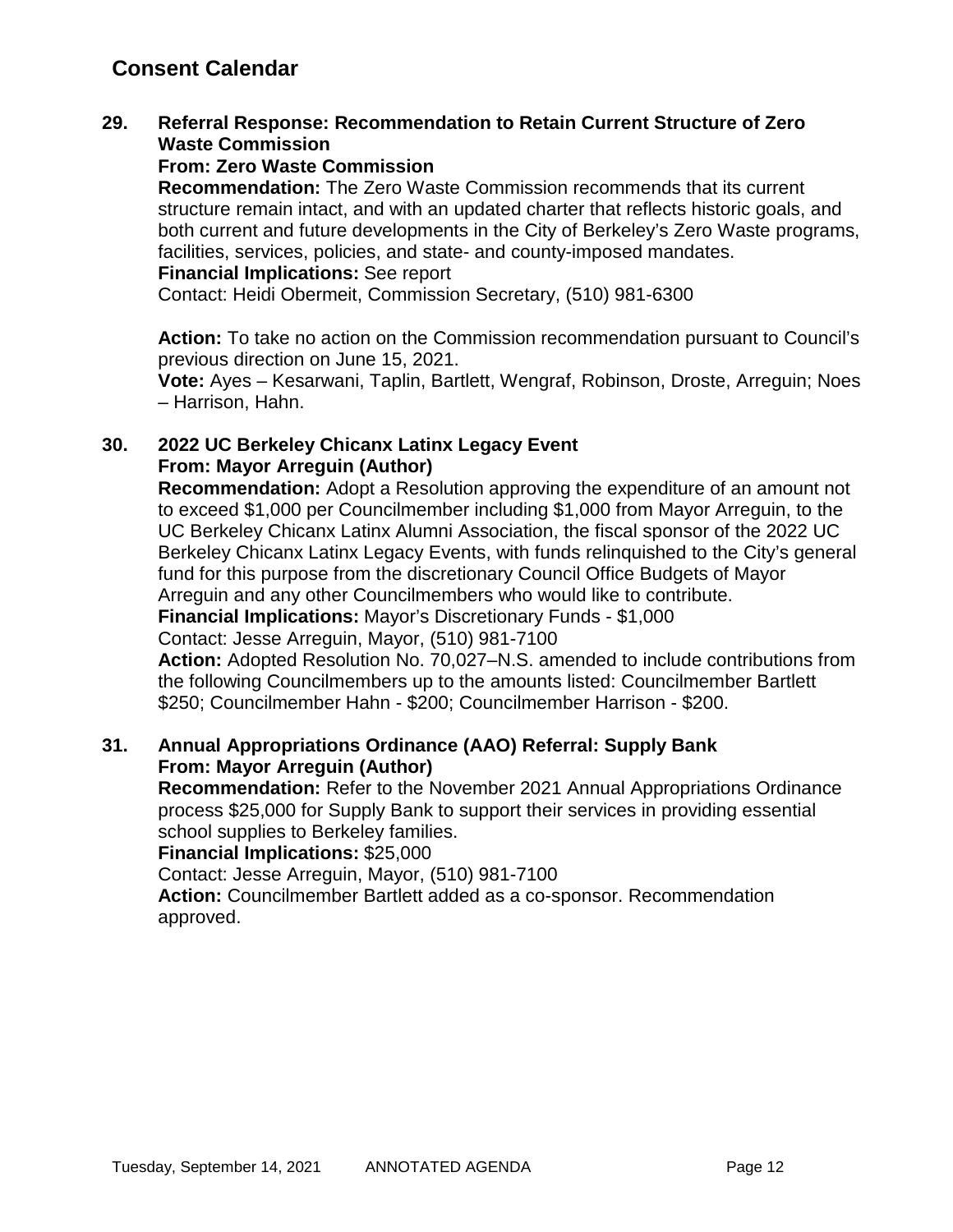# **Council Consent Items**

**32. Expansion of the Berkeley Fair Elections Program**

**From: Mayor Arreguin (Author), Councilmember Droste (Co-Sponsor), Councilmember Kesarwani (Co-Sponsor), Councilmember Harrison (Co-Sponsor)**

**Recommendation:** Refer to the Fair Campaign Practices Commission (FCPC) to develop an ordinance to expand the Berkeley Fair Elections Program to include School Board Director, Rent Board Commissioner and City Auditor among the offices eligible to participate in the public financing program.

**Financial Implications:** See report

Contact: Jesse Arreguin, Mayor, (510) 981-7100 **Action:** Recommendation approved.

**33. Resolution in Support of Observance of August 30, the International Day of the Victims of Enforced Disappearances in El Salvador From: Councilmember Kesarwani (Author), Councilmember Harrison (Co-**

**Sponsor)**

**Recommendation:** Adopt a Resolution in support of retroactively enacting August 30 as a day of observance in recognition of the International Day of the Victims of Enforced Disappearances in El Salvador.

#### **Financial Implications:** None

Contact: Rashi Kesarwani, Councilmember, District 1, (510) 981-7110 **Action:** Mayor Arreguin added as a co-sponsor. Adopted Resolution No. 70,028– N.S.

**34. Resolution Expressing Conceptual Support for an East Bay Wildfire Prevention and Vegetation Management Joint Powers Agency From: Councilmember Wengraf (Author), Mayor Arreguin (Co-Sponsor),** 

**Councilmember Droste (Co-Sponsor), Councilmember Taplin (Co-Sponsor) Recommendation:** Adopt a Resolution in favor of Conceptual Support for an East Bay Wildfire Prevention and Vegetation Management Joint Powers Agency. **Financial Implications:** None

Contact: Susan Wengraf, Councilmember, District 6, (510) 981-7160 **Action:** Adopted Resolution No. 70,029–N.S. as revised in Supplemental Communications Packet #1 from Councilmember Wengraf.

Recess 8:57 p.m. – 9:08 p.m.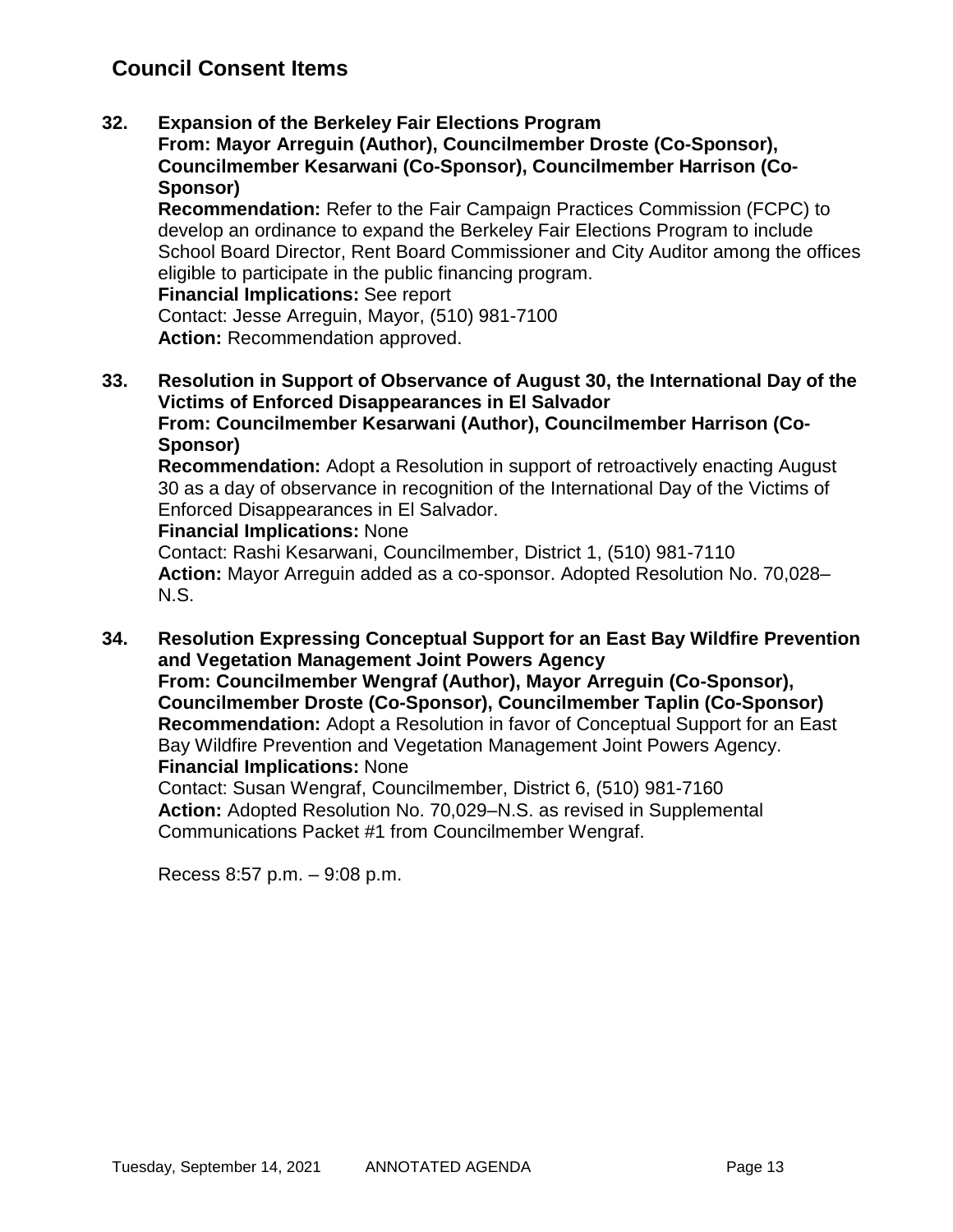# **Action Calendar**

*The public may comment on each item listed on the agenda for action as the item is taken up. For items moved to the Action Calendar from the Consent Calendar or Information Calendar, persons who spoke on the item during the Consent Calendar public comment period may speak again at the time the matter is taken up during the Action Calendar.*

*The Presiding Officer will request that persons wishing to speak use the "raise hand" function to determine the number of persons interested in speaking at that time. Up to ten (10) speakers may speak for two minutes. If there are more than ten persons interested in speaking, the Presiding Officer may limit the public comment for all speakers to one minute per speaker. Speakers are permitted to yield their time to one other speaker, however no one speaker shall have more than four minutes. The Presiding Officer may, with the consent of persons representing both sides of an issue, allocate a block of time to each side to present their issue.*

*Action items may be reordered at the discretion of the Chair with the consent of Council.*

# **Action Calendar – Public Hearings**

*Staff shall introduce the public hearing item and present their comments. This is followed by five-minute presentations each by the appellant and applicant. The Presiding Officer will request that persons wishing to speak use the "raise hand" function to be recognized and to determine the number of persons interested in speaking at that time.*

*Up to ten (10) speakers may speak for two minutes. If there are more than ten persons interested in speaking, the Presiding Officer may limit the public comment for all speakers to one minute per speaker. Speakers are permitted to yield their time to one other speaker, however no one speaker shall have more than four minutes. The Presiding Officer may with the consent of persons representing both sides of an issue allocate a block of time to each side to present their issue.*

*Each member of the City Council shall verbally disclose all ex parte contacts concerning the subject of the hearing. Councilmembers shall also submit a report of such contacts in writing prior to the commencement of the hearing. Written reports shall be available for public review in the office of the City Clerk.*

## **35. Adoption of the Baseline Zoning Ordinance (BZO) From: City Manager**

**Recommendation:** Conduct a public hearing and, upon conclusion, adopt the first reading of an Ordinance rescinding the current Berkeley Municipal Code (BMC) Title 23 and adopting the new Baseline Zoning Ordinance (BZO) as BMC Title 23 with an effective date of December 1, 2021.

#### **Financial Implications:** See report

Contact: Jordan Klein, Planning and Development, (510) 981-7400

**Public Testimony:** The Mayor opened the public hearing. 2 speakers. M/S/C (Arreguin/Robinson) to continue the public hearing to September 28, 2021. **Vote:** Ayes – Kesarwani, Taplin, Bartlett, Hahn, Wengraf, Robinson, Droste, Arreguin; Noes – None; Abstain – None; Absent – Harrison.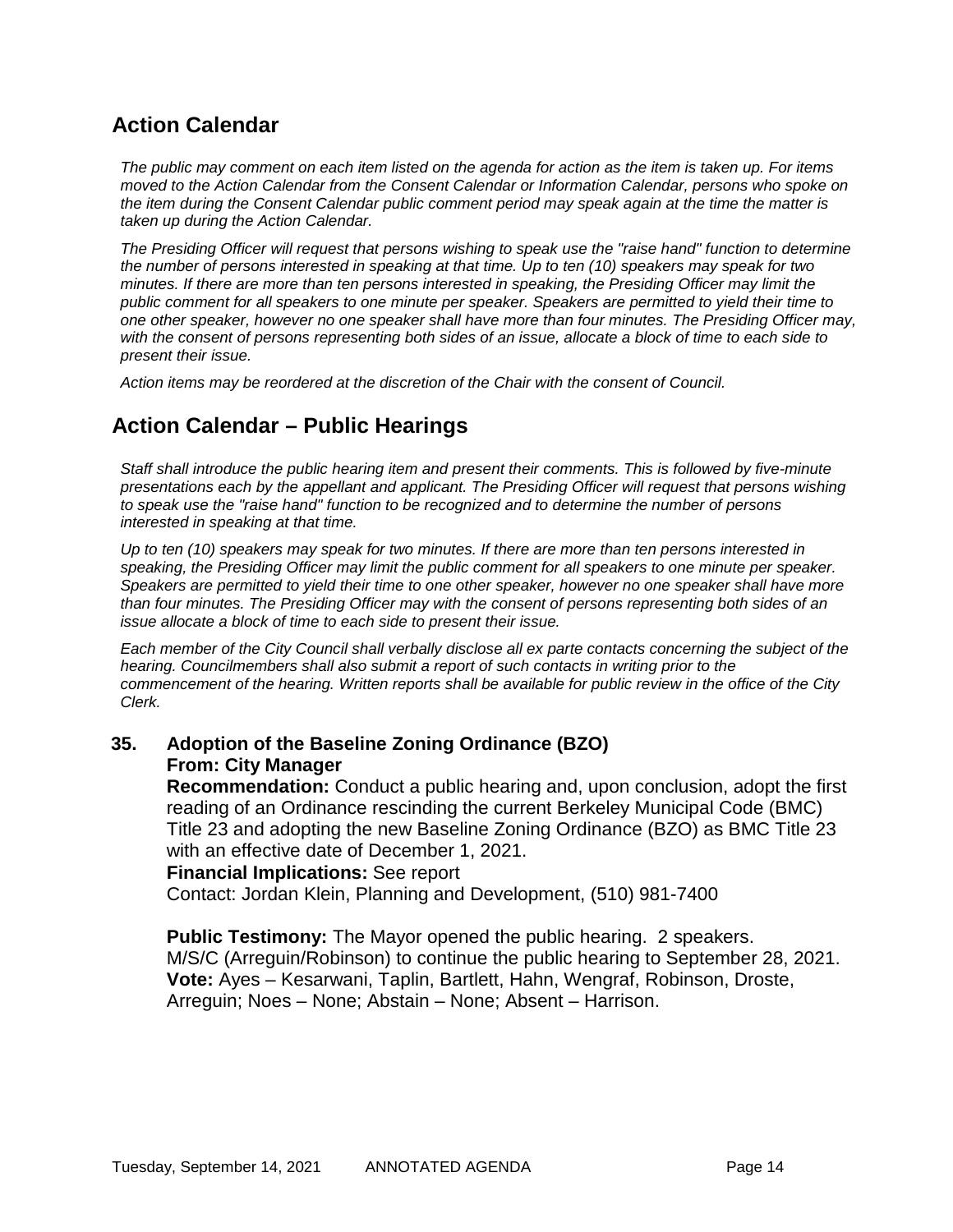# **Action Calendar – Old Business**

**36. Objective Standards Recommendations for Density, Design and Shadows From: Joint Subcommittee for the Implementation of State Housing Laws** *(Continued from July 27, 2021) (Item contains supplemental material)* **Recommendation:** Refer to the Planning Commission and Design Review Committee to review the recommendations from the Joint Subcommittee for the Implementation of State Housing Laws (JSISHL) for objective standards for density, design and shadows and draft Zoning Ordinance amendments for City Council consideration.

**Financial Implications:** See report Contact: Alene Pearson, Commission Secretary, (510) 981-7400 **Action:** Item 36 continued to September 28, 2021.

**37. Amending the Berkeley Election Reform Act (BERA) Relating to Officeholder Accounts** *(Reviewed by the Agenda & Rules Committee) (Continued from May 25, 2021)*

## **From: Agenda & Rules Committee: Mayor Arreguin, Councilmembers Hahn and Wengraf**

**Recommendation:** Take one of the following actions:

1. Refer a proposal to the Fair Campaign Practices Commission (FCPC) amending the Berkeley Election Reform Act (BERA), BMC Chapter 2.12, and Lobbyist Registration Act, BMC Chapter 2.09, to enact "a reasonable set of limitations and rules" to regulate the maintenance of officeholder accounts, as developed and referred for consideration by the Agenda and Rules Committee; or

2. Refer a proposal to the FCPC amending BERA, BMC Chapter 2.12, to prohibit Officeholder Accounts, as originally proposed by the Fair Campaign Practices Commission.

*Policy Committee Recommendation: Send the item to Council with two proposed alternatives: 1) Councilmember Hahn's proposal to regulate officeholder accounts, and 2) the Fair Campaign Practices Commission proposal to prohibit officeholder accounts; and to include the Commission's analysis of regulating officeholder accounts in the item that goes to the full Council.* 

## **Financial Implications:** See report

Contact: Agenda & Rules Committee members: Jesse Arreguin, Committee Chair, (510) 981-7100, Sophie Hahn, Councilmember, District 5, (510) 981-7150,

Susan Wengraf, Councilmember, District 6, (510) 981-7160

**Action:** M/S/C (Arreguin/Robinson) to schedule Item 37 for the October 12, 2021 meeting.

**Vote:** Ayes – Kesarwani, Taplin, Bartlett, Hahn, Wengraf, Robinson, Droste, Arreguin; Noes – None; Abstain – None; Absent – Harrison.

Councilmember Harrison absent at 8:57 p.m.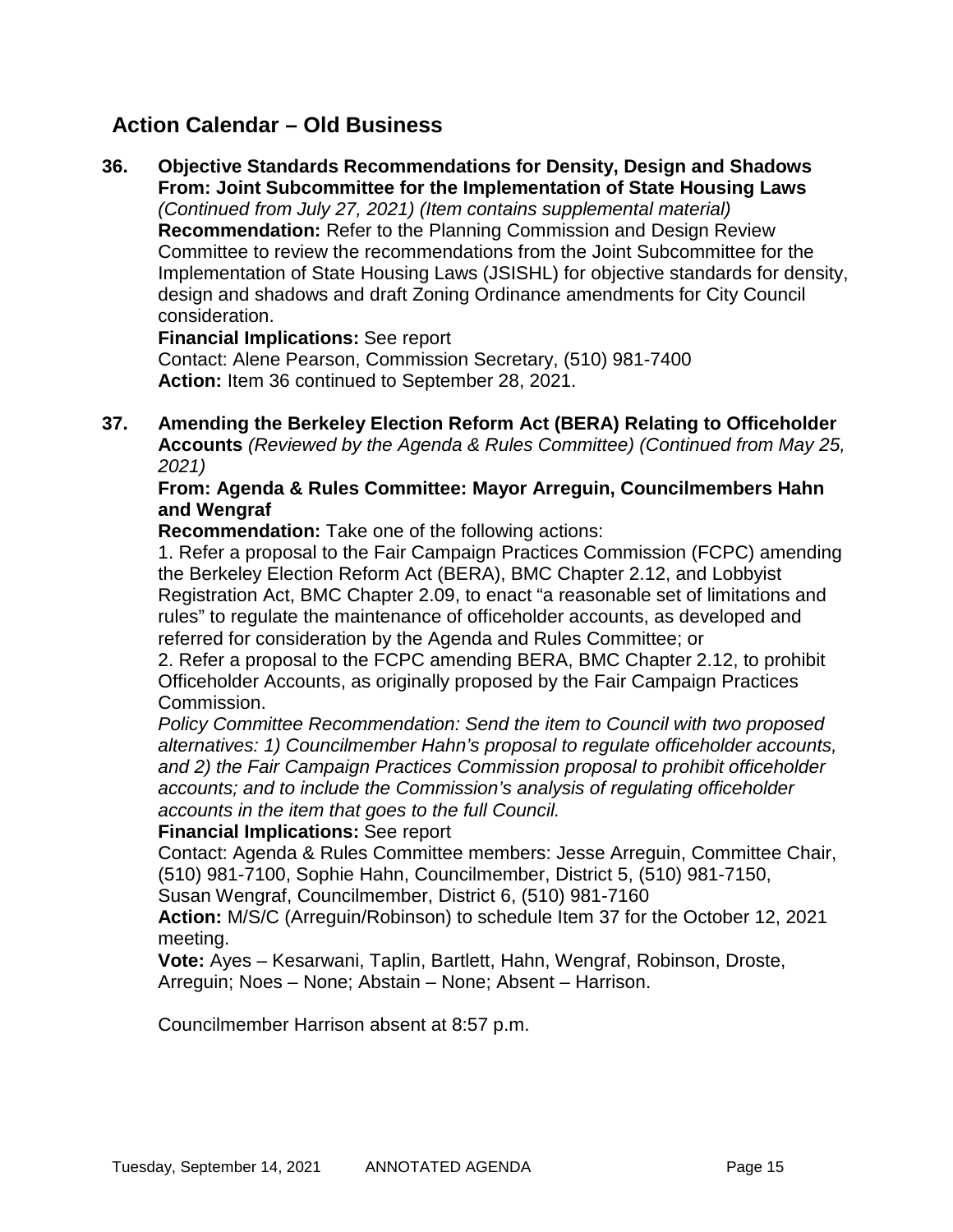# **Action Calendar – New Business**

**38. Referral to the Zero Waste and Energy Commission (or Successor Commission) to Hold Joint Meetings to Conduct Community Outreach and Education Events with Regard to the Proposed Ordinance Regulating the Use of Carryout and Pre-checkout Bags and to Make Recommendations to the Facilities, Infrastructure, Transportation, Environment & Sustainability (FITES) Committee** *(Reviewed by the Facilities, Infrastructure, Transportation, Environment & Sustainability Committee)*

### **From: Councilmember Harrison (Author)**

**Recommendation:** Refer to Berkeley's Zero Waste and Energy Commissions (or successor Commission) to hold joint meetings regarding the proposed Ordinance regulating the use of carryout and pre-checkout bags and promoting the use of reusable bags by December 31, 2021.

As part of the series of meetings, the Commissions should: 1. strive to conduct community/business outreach and education events to include, but not limited to the following entities: a. all stores and events that provide pre-checkout bags (e.g., grocery stores, convenience stores, food marts, and food vendors); b. all restaurants, take-out food stores, food trucks, permitted events, and any other commercial establishment not regulated by the state that provide carryout bags; and 2. make any recommendations with respect to any amendments and appropriate phasing to the Facilities, Infrastructure, Transportation, Environment & Sustainability Policy Committee.

*Policy Committee Recommendation: Make a positive recommendation to the City Council that the Council direct the Zero Waste and Energy Commission (or successor Commission) to hold joint meetings to conduct community outreach and education events and recommend proposed changes and appropriate phasing to the FITES Committee.*

#### **Financial Implications:** See report

Contact: Kate Harrison, Councilmember, District 4, (510) 981-7140 **Action:** Item 38 continued to October 12, 2021.

# **39. Open Government Commission Recommendations to City Council Regarding Teleconferenced Meetings**

#### **From: Open Government Commission**

**Recommendation:** Establish City Council practices for holding public meetings via teleconference technologies: (1) clearly define how the order of public speakers is determined and maintain a speaker's queue visible to members of the public; (2) clearly outline the process by which a speaker may cede time to another speaker; and (3) require that addendums to agendized items be made accessible to the public on the City Website as soon as they are made available to members of City Council. **Financial Implications:** None

Contact: Sam Harvey, Commission Secretary, (510) 981-6950 **Action:** Moved to Consent Calendar and adopted the recommendation from the Mayor in Supplemental Communications Packet #2.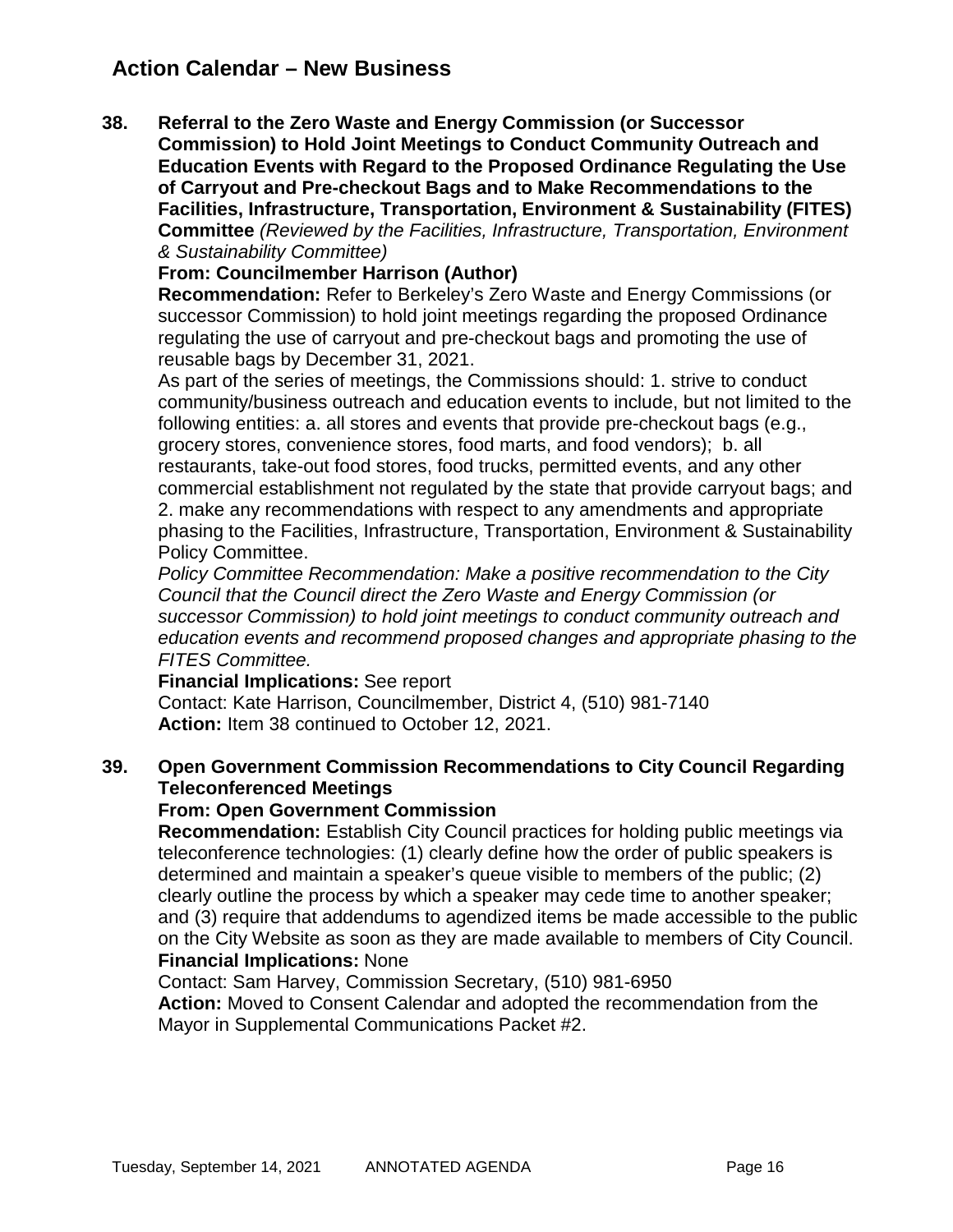# **Information Reports**

- **40. Implementation of California Senate Bill 1383 Short-Lived Climate Pollutants From: City Manager** Contact: Liam Garland, Public Works, (510) 981-6300 **Action:** Received and filed.
- **41. Mental Health Services Center Renovation Project Wins American Public Works Association (APWA) National Award From: City Manager** Contact: Liam Garland, Public Works, (510) 981-6300 **Action:** Received and filed.
- **42. Fair Campaign Practices Commission FY2021-2022 Work Plan From: Fair Campaign Practices Commission** Contact: Sam Harvey, Commission Secretary, (510) 981-6950 **Action:** Received and filed.
- **43. Open Government Commission FY2021-2022 Work Plan From: Open Government Commission** Contact: Sam Harvey, Commission Secretary, (510) 981-6950 **Action:** Received and filed.
- **44. City Auditor Fiscal Year 2022 Audit Plan From: Auditor** Contact: Jenny Wong, Auditor, (510) 981-6750 **Action:** Received and filed.

# **Public Comment – Items Not Listed on the Agenda** – 0 speakers.

# **Adjournment**

**Action:** M/S/C (Arreguin/Robinson) to adjourn the meeting. **Vote:** Ayes – Kesarwani, Taplin, Bartlett, Hahn, Wengraf, Robinson, Droste, Arreguin; Noes – None; Abstain – None; Absent – Harrison.

Adjourned at 10:07 p.m.

I hereby certify that the foregoing is a true and correct record of the City Council meeting held on September 14, 2021.

Mark Numainville City Clerk

\_\_\_\_\_\_\_\_\_\_\_\_\_\_\_\_\_\_\_\_\_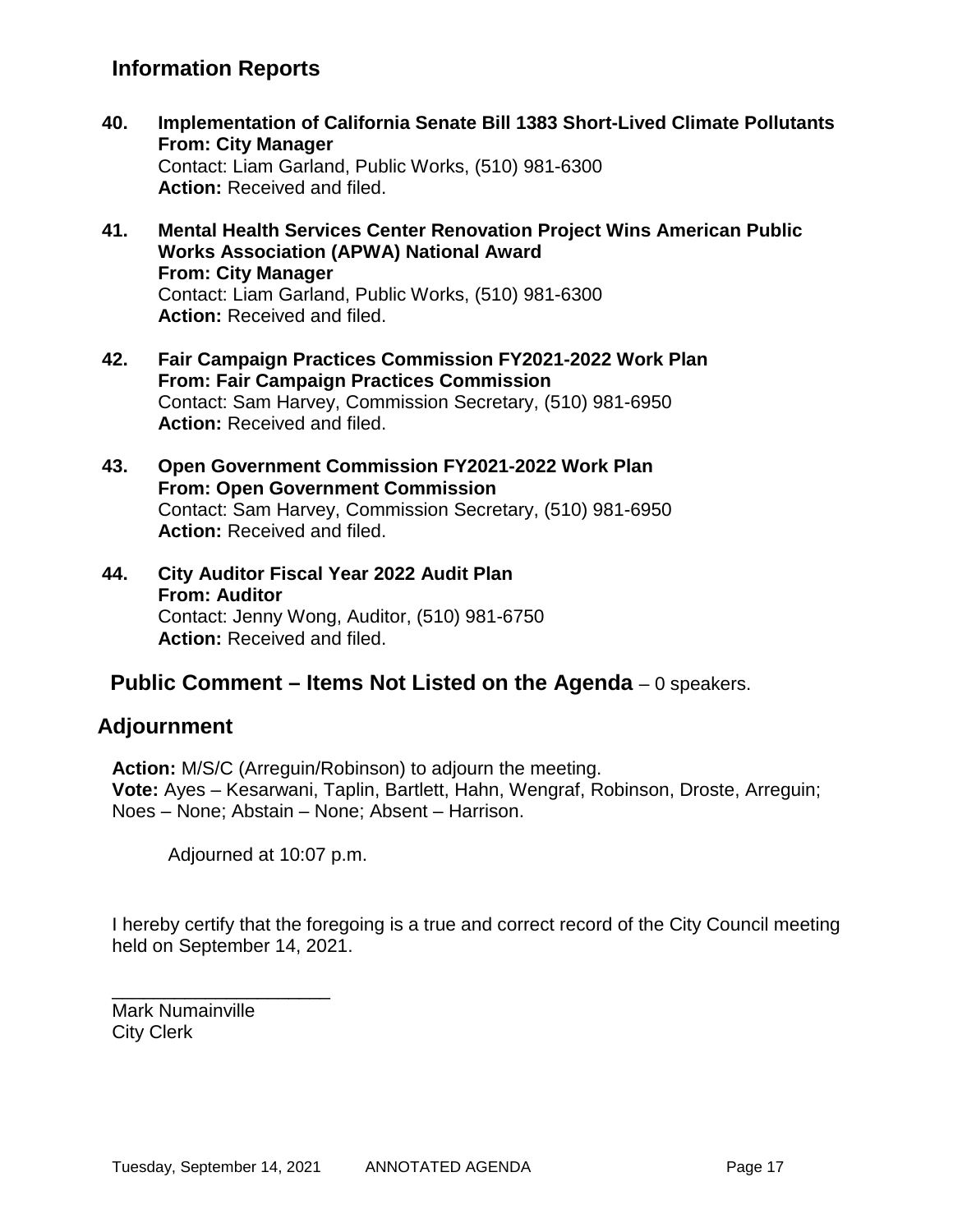# **Communications – September 14, 2021**

*Council rules limit action on Communications to referral to the City Manager and/or Boards and Commissions for investigation and/or recommendations. All communications submitted to Council are public record.*

### **Homelessness + RV's + Tent Encampments + Harassing Business Customers + City of Reno Outreach and Enforcement Solution, Etc.**

- 1. John Caner on behalf of Downtown Berkeley Association
- 2. Councilmember Harrison
- 3. Todd Andrew (2)
- 4. Margot Smith
- 5. Eric Friedman
- 6. Jan Nakamura
- 7. Nathan Scullion
- 8. Diana Bohn (4)
- 9. Russbumper
- 10.Daisy Reynado, owner of University Haircare
- 11.Wini Williams
- 12.Steve Martinot
- 13.Kenneth Berland
- 14.Elana Auerbach
- 15.Alex Sharenko
- 16.Brent Mishler
- 17.Kathleen Curran
- 18.Shmuel Weissman
- 19.Hillary Kilmnik
- 20.Ben Buettner
- 21.Tim Southwick, on behalf of Toyota of Berkeley

## **Housing (Infill + Affordable + BART + ADU)**

- 22.Avram Gur Arye (3)
- 23.Councilmember Harrison
- 24.Andreas Clover, on behalf of the Building & Construction Trades Council of Alameda **County**
- 25.Tony Corman
- 26.Marica Poole
- 27.Chris Paizis

# **SB 9**

- 28.Berkeley Neighborhoods Council
- 29.Madeleine Shearer

#### **Berkeley Marina and Ferry**

30.Camille Antinori

#### **Dangerous Intersection of Ashby & MLK**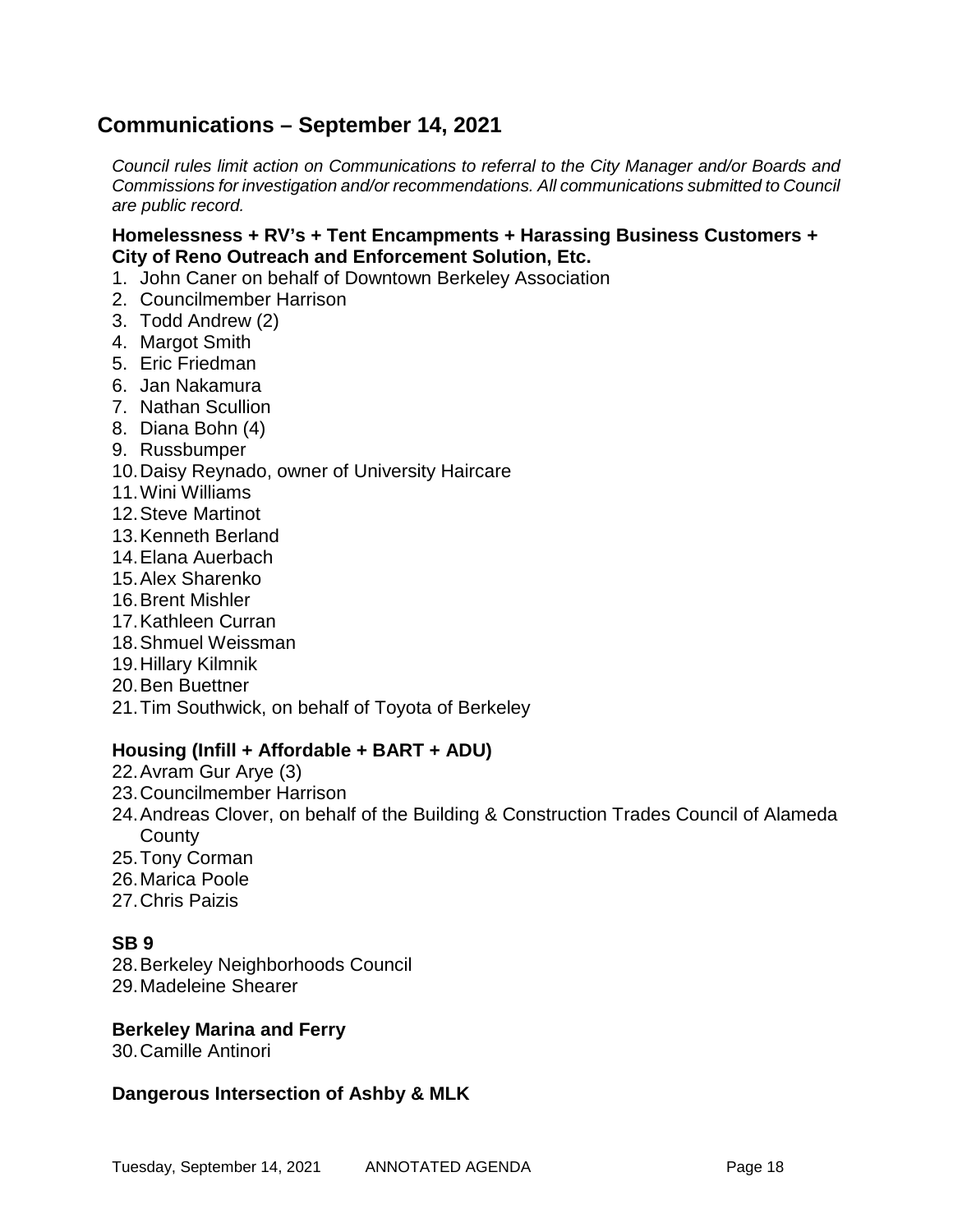31.Thuan Tran 32.Farid Javandel, on behalf of the City of Berkeley 33.Tarik Adnan Moon

### **UC Berkeley Agreement + 1921 Walnut + LRDP**

34.Sas Colby 35.Peter Smalley 36.Doug Jackson 37.Zee Hakimoglu 38.Shirley Dean 39.Christine Schwartz 40.Diana Bohn 41.Marcia Poole 42.Margot Smith 43.Nazli Parvizi 44.Natalie Logusch 45.Greysonne Coomes

#### **Berkeley Mutual Aid**

46.David Peattie, on behalf of Berkeley Disaster Prep Neighborhood Network (2)

#### **Ghost Guns**

47.Eric Friedman

## **Consolidating Human Welfare & Peace and Justice Commissions**

48.Praveen Sood, Chair of Human Welfare and Community Action Commission

#### **Francisco Street Danger**

49.David Lerman 50.Public Works, City of Berkeley

#### **Easy Does It Emergency Services – Abuse of Clients and Staff**

51.HolLynn 52.Omowale Fowles

# **Frances Albrier Community Center Funding**

53.Mikko Jokela

**Berkeley Labor Commission** 54.Andrea Mullarkey

## **Eden I&R Newsletter** 55.Eden I&R (2)

**Palestinian Action** 56.Linda Franklin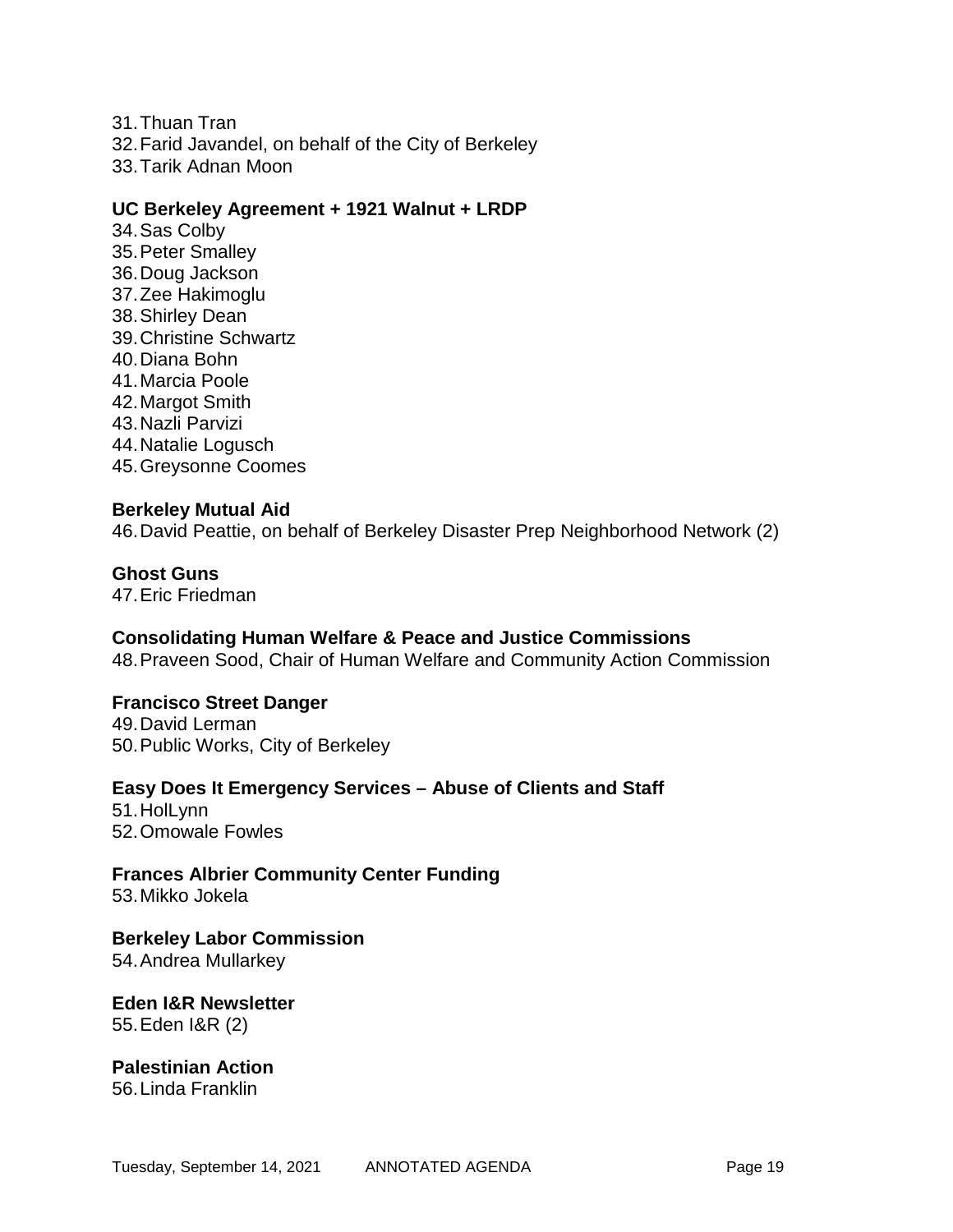#### **Pet Parade in Downtown Berkeley**

57.John Caner 58.Amy Murray

## **Vaccinations**

59.Vivian Warkentin

# **August 8th as Burma Day**

60.Jeremiah Pinguelo

# **5G**

61.Carol Hirth 62.Stephanie Thomas

#### **Police Use of Military Equipment** 63.Carol Denney

**Skate Park** 64.Beth Mora

#### **FAA Flight Pattern Change** 65.Steven Miyake

# **Unusual Problems in the Supreme Court**

66.Christopher Johnson

# **Afghanistan Crisis**

67.Crystal Ngo

# **Disposition of Council Referral PRJ 0019733 and PRJ 0012451**

68.Katherine Lee, Interim Director of Police Accountability

## **Requiring Vaccinations for Police Department Employees**

69.Izzy Ramsey, on behalf of the Police Accountability Board 70.LaTanya Bellows, Human Resources Director

# **Defective Induction Cooktops**

71.Ben Hubbell

#### **Demise of Milvia Street, near Civic Center** 72.Michael Katz

# **Downtown Berkeley Association Staff Incident**

73.Moni Law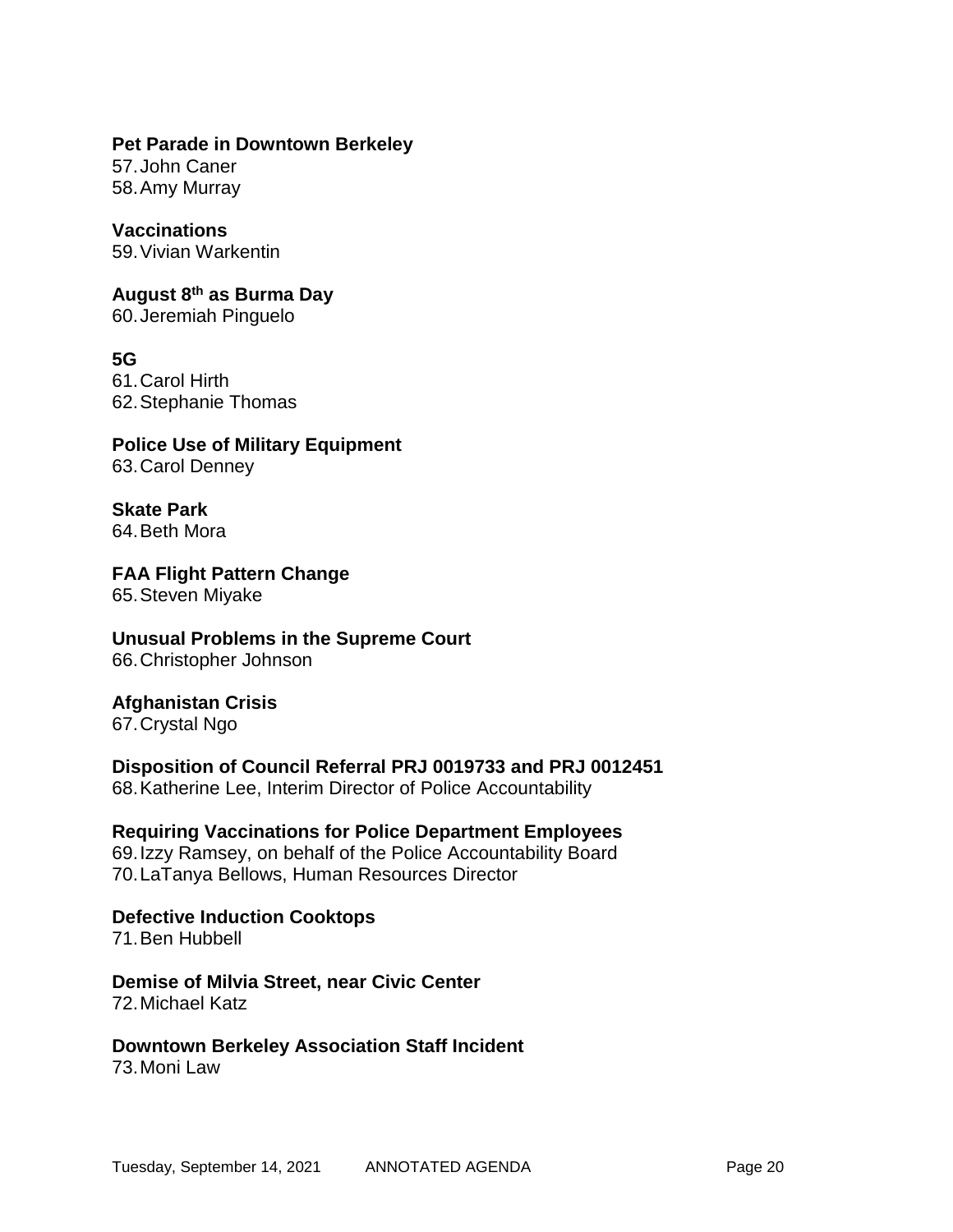#### **Abusive Noise from 2734 College Avenue** 74.Anne Whyte

**California's Drought** 75.Wende Williams Micco 76.Berkeley's Mayor Office

**Community Gardens and Open Space** 77.Bonnie Borucki

**URL's Only** 78.Russbumper (6)

# **Supplemental Communications and Reports 1**

**Item #34: Resolution Expressing Conceptual Support for an East Bay Wildfire Prevention and Vegetation Management Joint Power Agency** 79.Revised material, submitted by Councilmember Wengraf

**Item #35: Adoption of the Baseline Zoning Ordinance (BZO)** 80.David Kellogg

**Item #38: Referral to the Zero Waste and Energy Commission (or Successor Commission) to Hold Joint Meetings to Conduct Community Outreach and Education Events with Regard to the Proposed Ordinance Regulating the Use of Carryout and Pre-checkout Bags and to Make Recommendations to the Facilities, Infrastructure, Transportation, Environment & Sustainability (FITES) Committee** 81.Revised material, submitted by Councilmember Harrison

# **Supplemental Communications and Reports 2**

**Item #7: Resolution Reviewing and Ratifying the Proclamation of Local Emergency Due to the Spread of a Severe Acute Respiratory Illness Caused by a Novel (New) Coronavirus (COVID-19) and Determining the Immediate Need for and Adopting a City Employee Vaccination Policy** 82.Supplemental material, submitted by the Attorney's Office

**Item #17: Revenue Contracts: FY 2022 Aging Services Program** 83.Revised material, submitted by HHCS

**Item #32: Expansion of the Berkeley Fair Elections Program** 84.ACLU of Northern California

**Item #35: Adoption of the Baseline Zoning Ordinance (BZO)** 85.Revised material, submitted by Councilmember Hahn 86.Tom Lent, on behalf of Walk Bike Berkeley

## **Item #39: Open Government Commission Recommendations to City Council Regarding Teleconferenced Meetings.**